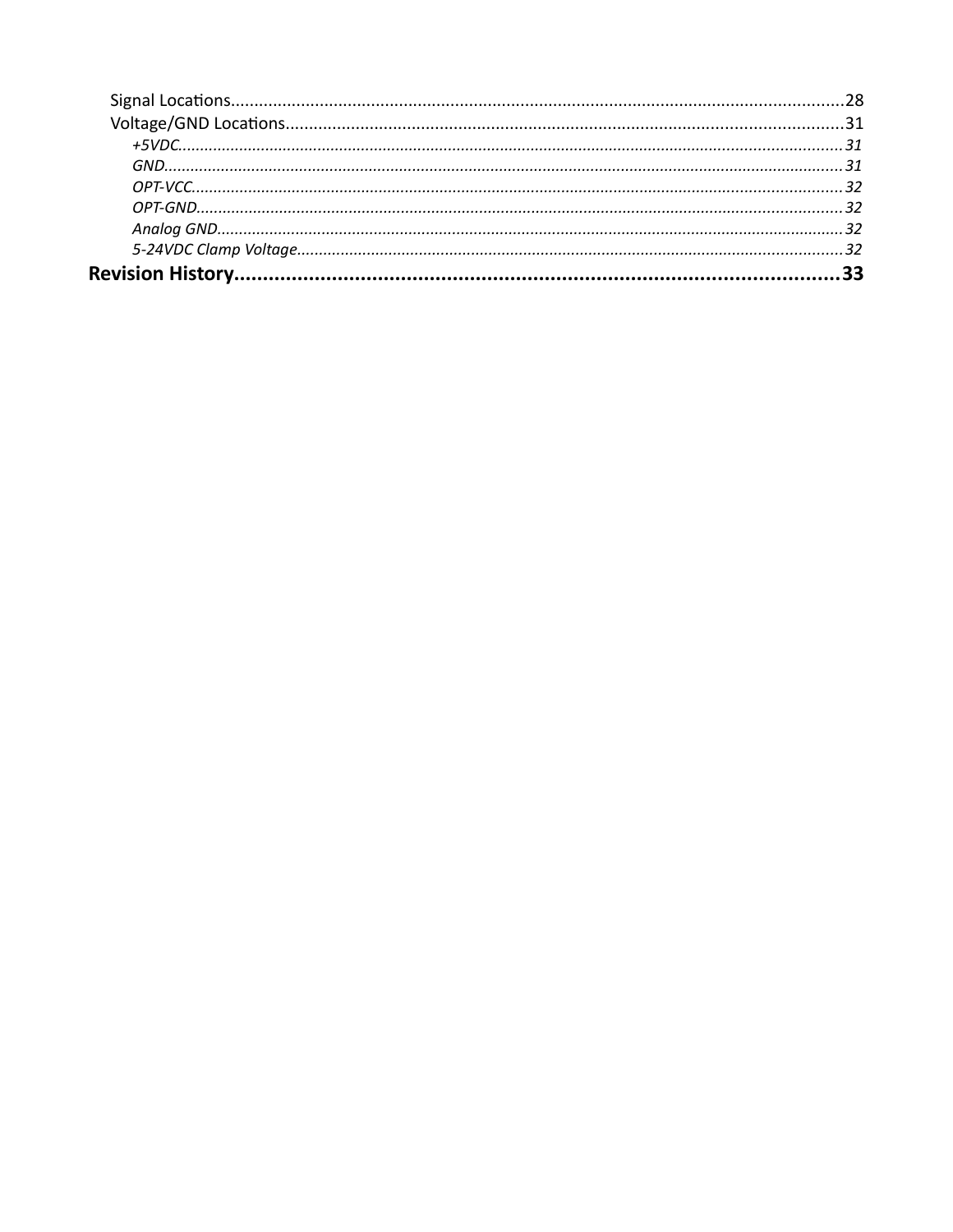## <span id="page-3-2"></span>**Getting Started**

## <span id="page-3-1"></span>*About This Manual*

CNC is a unique application involving hardware and software. We recommend that you read all of these instructions before using the product.



**Since automated machining is potentially dangerous, please take the time to completely read through this manual and the software User's Guide to understand the operation of the electronics, software and machine before cutting a part.**

<span id="page-3-0"></span>*Turning Off the Controller*



**Always turn off the CNC Controller when it is not in use.**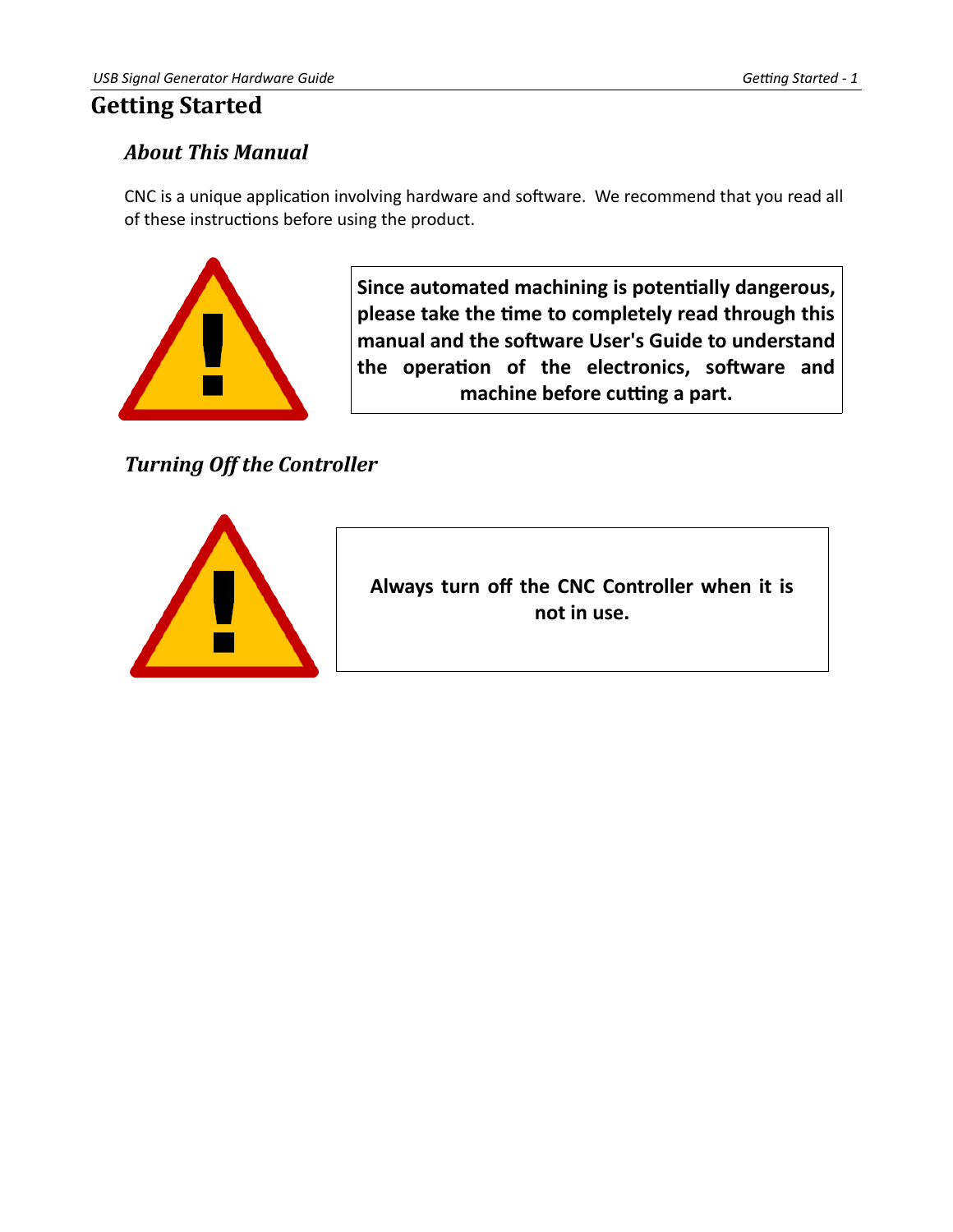*USB Signal Generator Hardware Guide Getting Started - 2*

## <span id="page-4-0"></span>*Safety and Usage Guidelines*



**When running an automated machine tool, safety is of the utmost importance. For proper and safe use of the CNC program and your CNC machine, the following safety guidelines must be followed:** 

- **1. Never let the machine tool run unattended.**
- **2. Require any person in the same room as a running machine tool to wear safety goggles and to stay a safe distance from the machine.**
- **3. Allow only trained operators to run the machine tool. Any operator must have:**
	- **Knowledge of machine tool operation.**
	- **Knowledge of personal computer operation.**
	- **Knowledge of Microsoft Windows.**
	- **Good common sense.**
- **4. Place safety guards around the machine to prevent injury from flying objects. It is highly recommended that you build a safety shield around the entire tool envelope.**
- **5. Never place any part of your body within the tool envelope while the machine is online, since unexpected machine movement can occur at any time.**
- **6. Always keep the tool envelope tidy and free of any loose objects.**
- **7. Be on alert for computer crashes at all times.**

**WPI, Inc. is not responsible for the safe installation and use of this product. You and only you are responsible for the safety of yourself and others during the operation of your CNC machine tool. We supply this product but have no control over how it is installed or used. Always be careful!**

**WPI, Inc. or its affiliates are not responsible for damage to any equipment or workpiece resulting from use of this product.**

**If you do not understand and agree with all of the above safety guidelines, do not use this product.**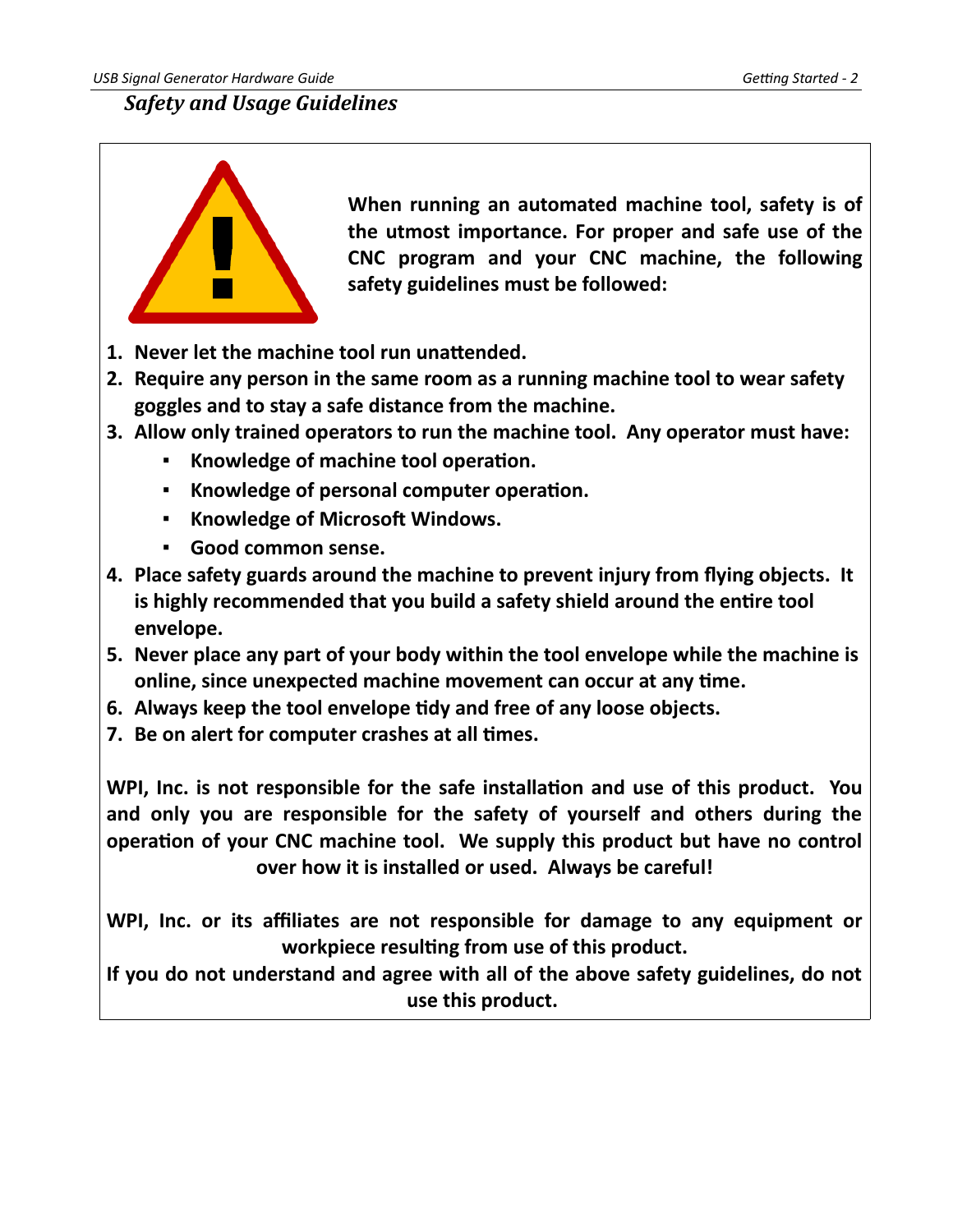## <span id="page-5-2"></span>**USB Signal Generator**

## <span id="page-5-1"></span>*Front Panel*

The front panel provides the main power switch and diagnostic LEDs.



#### <span id="page-5-0"></span>**Power Switch**

The power switch turns the unit on and off. If there is ever a communications error while running the system, it may be necessary to turn the switch off, wait 10 seconds and turn it back on to reset the internal microprocessor.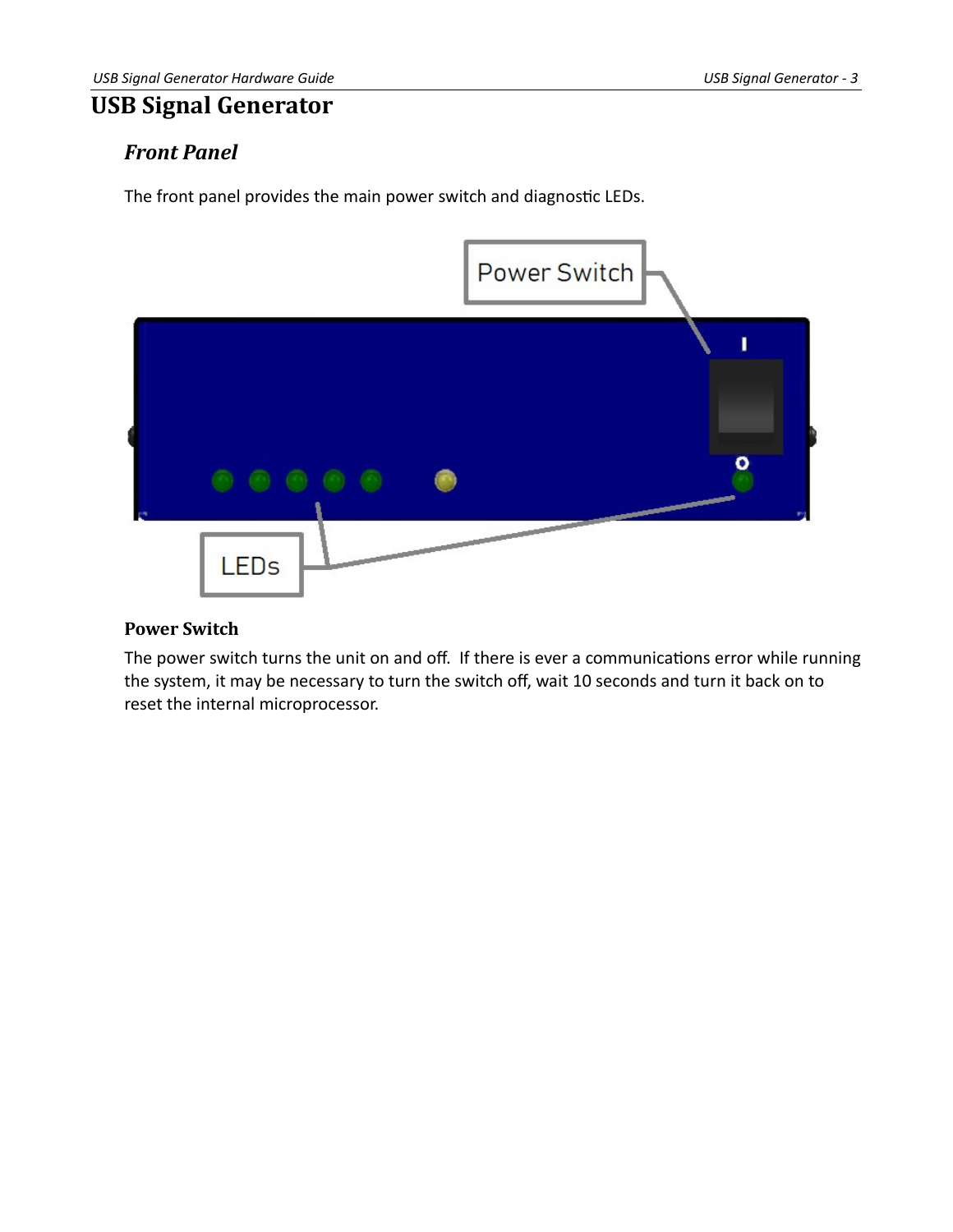#### <span id="page-6-0"></span>**LEDs**

The front panel LEDs can be used as a diagnostic tool to know the state of the system.



The five LEDs grouped on the left indicate the motion on axes 1-5. The brightness of the LED is based on the step rate of the axis. The faster an axis is moving, the brighter the axis LED will be. The axis LEDs are numbered 1-5 going left to right.

The amber LED indicates that the controller has a physical connection to the USB port on the PC. This is not an indication that the controller is connected through the software.

The LED to the right is the power/diagnostic LED. This LED is used to indicate that the unit is powered on.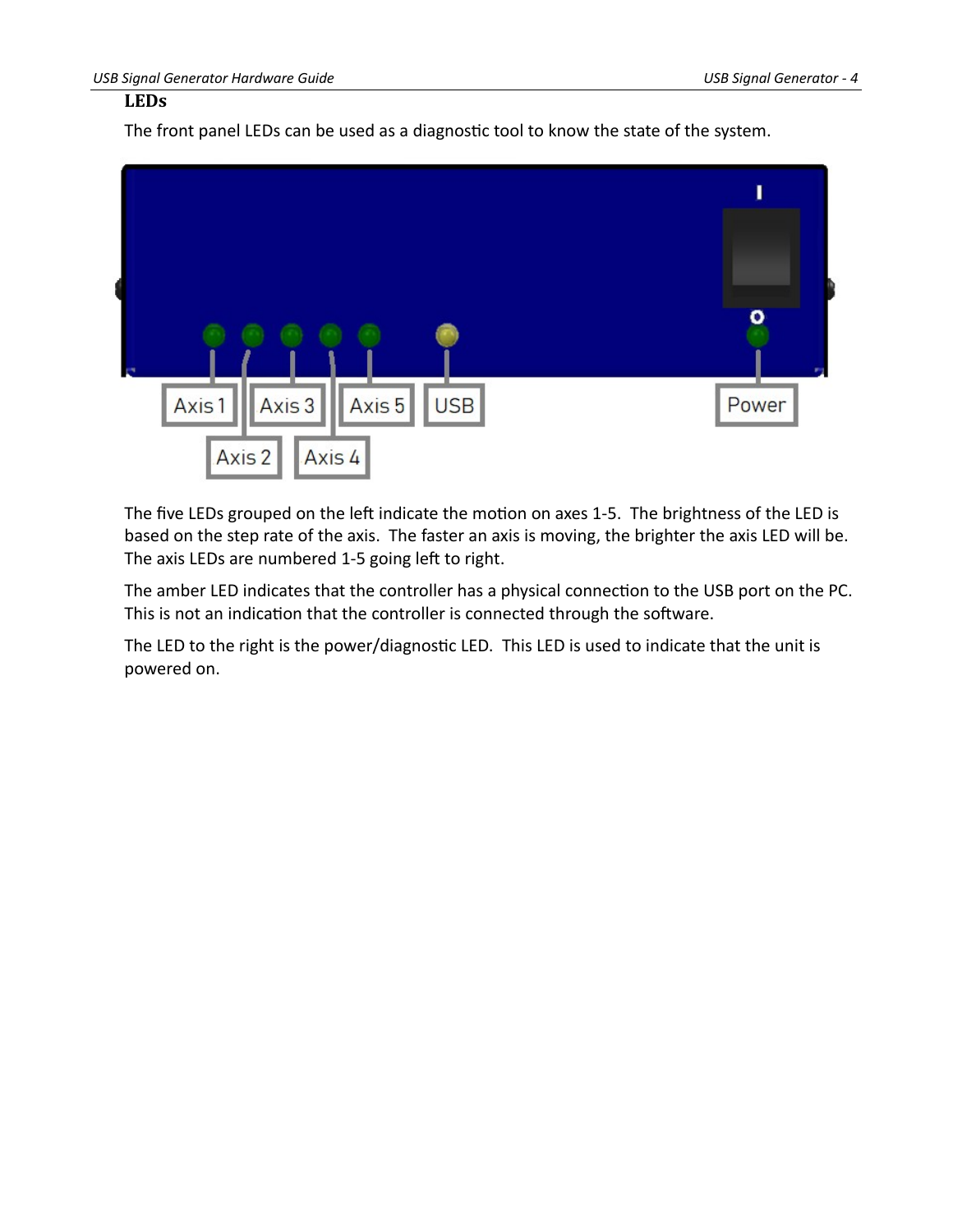#### <span id="page-7-1"></span>*Rear Panel*

The rear panel of the CNC controller provides a connection point for main power, ground and all control signals used in the CNC system.



#### <span id="page-7-0"></span>**Power Inlet**

The power inlet is a receptacle for supplying power to the controller. The unit is shipped with an external DC power supply unit (PSU). This PSU has extra protection against the electrical demand to drive motors. If the controller is powered by a third-party PSU, damage may occur. Please contact the Support Team for information on an approved replacement.

| <b>Model Number</b>   | Voltage (VDC) | Amperage (A) |
|-----------------------|---------------|--------------|
| 501A Signal Generator |               | 1.67         |
| 5501-#-050-M          | 12.5          |              |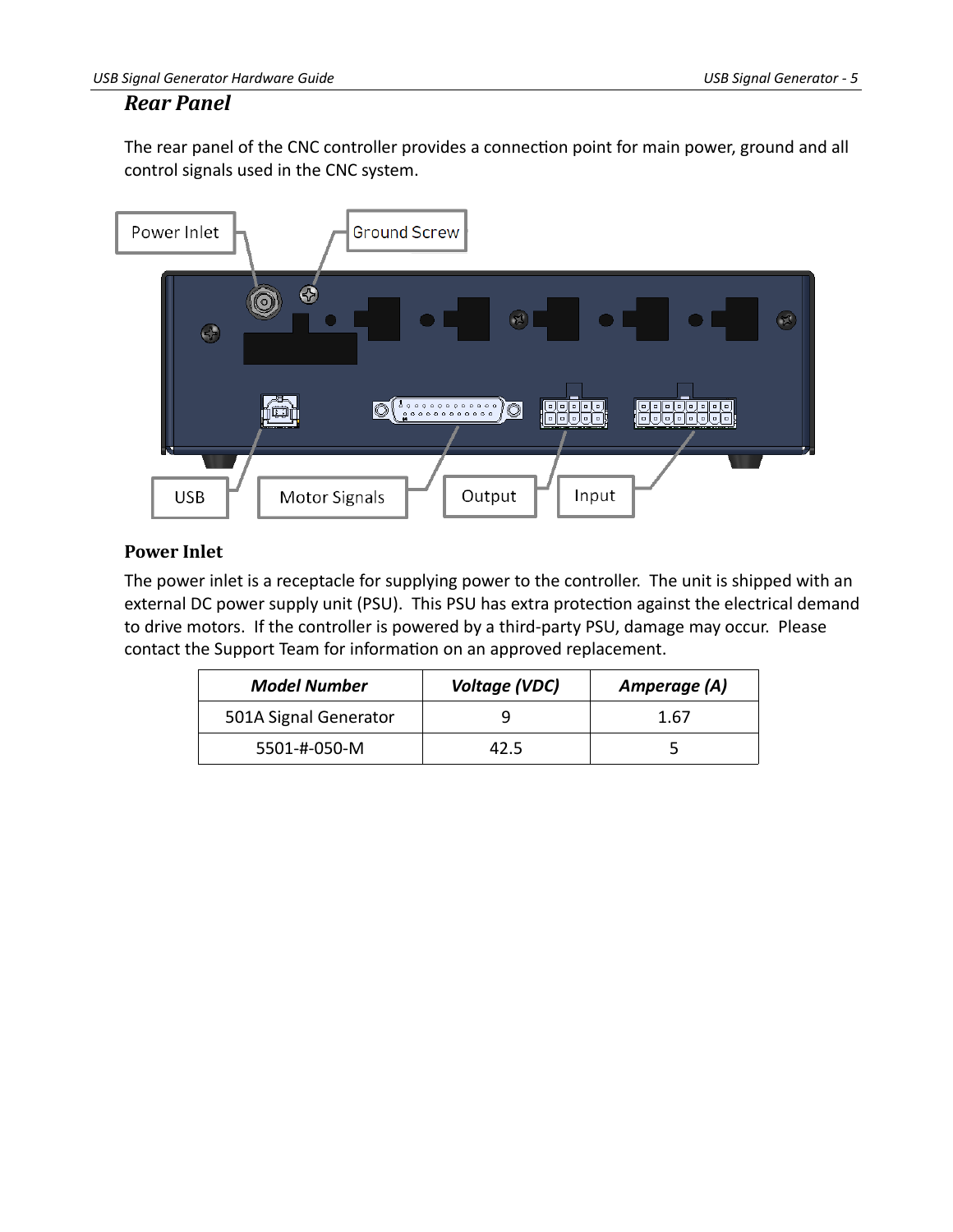#### <span id="page-8-0"></span>**Motor Signals**

The Motor Signals connector uses a DB-25 connector to send step and direction signals from the Signal Generator to an external drive box.

The Motor Signals connector also provides a connection point to inputs 1-8 and outputs 1 & 2. Inputs 1-8 are the same signals found on the Input connector. Output 1 & 2 are the same outputs found on the output connector.

The Motor Signals connector can be used to tap into the internal +5V power supply as well as provide an externally isolated power supply for the inputs. Refer to the signal generator section of this hardware guide for further information on input voltage compatibility.

The voltage levels for each Output, Step, Direction and Enable signals are all 5V logic.

| <b>DB-25 Connector for Motor Signals</b> |                         |         |                         |
|------------------------------------------|-------------------------|---------|-------------------------|
| Pin No.                                  | Signal                  | Pin No. | <b>Signal</b>           |
| 1                                        | <b>OUTPUT 1</b>         | 14      | <b>ENABLE ALL</b>       |
| 2                                        | <b>OUTPUT 2</b>         | 15      | <b>INPUT1</b>           |
| 3                                        | STEP AXIS 5             | 16      | <b>INPUT 2</b>          |
| 4                                        | <b>DIRECTION AXIS 5</b> | 17      | <b>INPUT3</b>           |
| 5                                        | <b>INPUT 5</b>          | 18      | <b>INPUT4</b>           |
| 6                                        | <b>INPUT 6</b>          | 19      | <b>DIRECTION AXIS 4</b> |
| 7                                        | <b>INPUT 7</b>          | 20      | <b>DIRECTION AXIS 3</b> |
| 8                                        | <b>INPUT 8</b>          | 21      | <b>DIRECTION AXIS 2</b> |
| 9                                        | <b>DIRECTION AXIS 1</b> | 22      | <b>INTERNAL VCC +5V</b> |
| 10                                       | <b>STEP AXIS 4</b>      | 23      | OPT. VCC (INPUT)        |
| 11                                       | STEP AXIS 3             | 24      | <b>INTERNAL GND</b>     |
| 12                                       | <b>STEP AXIS 2</b>      | 25      | OPT. GND (INPUT)        |
| 13                                       | <b>STEP AXIS 1</b>      |         |                         |

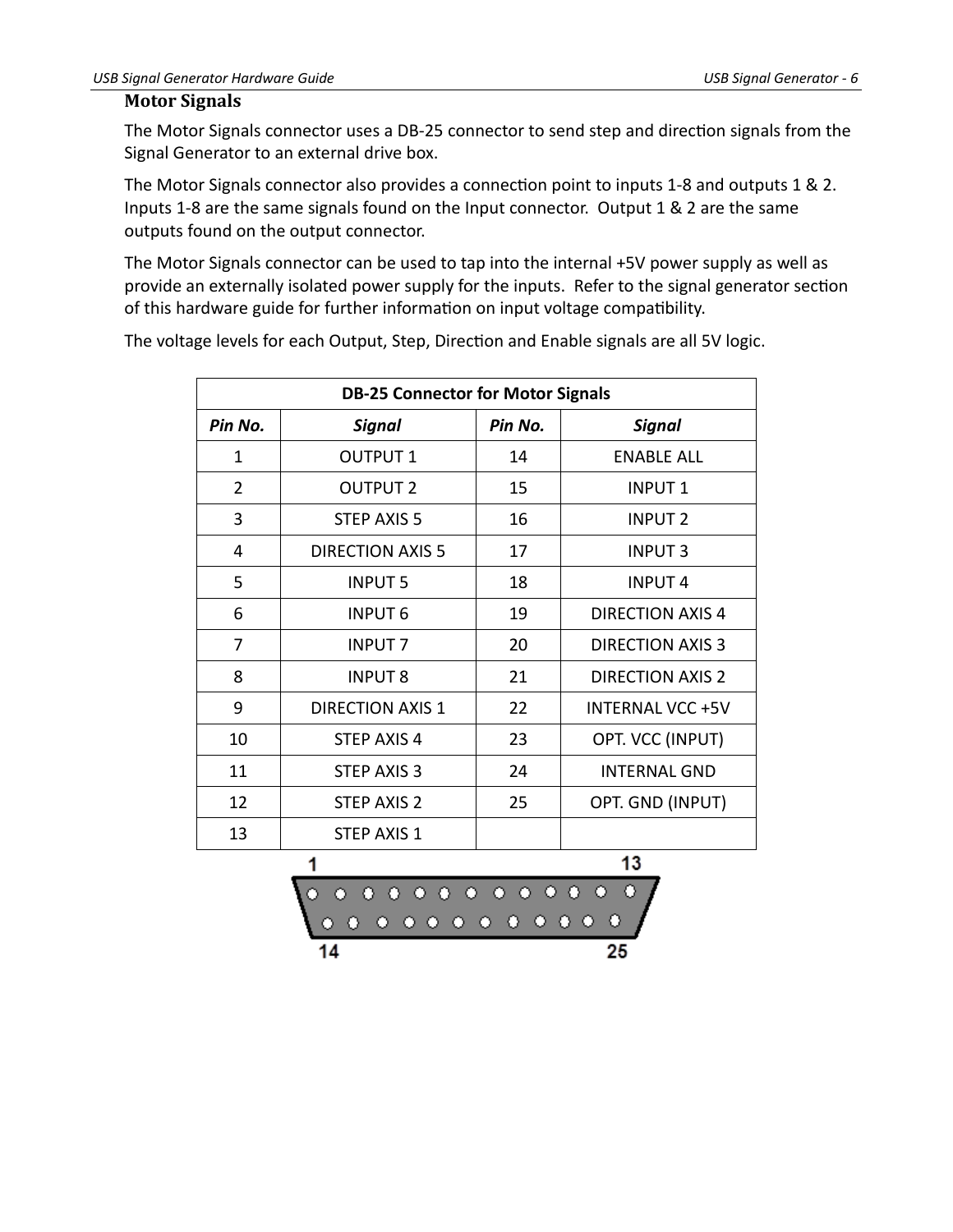#### <span id="page-9-1"></span>**USB**

The USB connector is used for communication with the USB port on the host PC. Use a USB-A to B cable with a maximum length of 3 meters to make the connection. Plug the cable directly into PC, as opposed to a USB repeater or a hub. If the software loses communication with the Signal Generator, electrical noise may be the cause. To reduce electrical noise problems, use a shorter USB cable or attach one or more ferrite chokes to the USB cable. Toroid-shaped chokes are more effective than snap-on cylindrical chokes. If you need more than 3m of USB cable length, use an active extension cable.

For the most robust USB connection, make sure the controller is communicating with the PC in Full-Speed mode rather than Hi-Speed mode. This setting can be found in the configuration dialog of your CNC software and will not decrease performance compared to Hi-Speed.

#### <span id="page-9-0"></span>**Outputs**

This connector is for up to eight output lines. The Output ports cannot drive a 24V external system unless it accepts TTL/CMOS levels. They are all driven by HCT family logic. Output logic high is normally 5V and can be as low as 3.9V at full load. Output logic low is normally 0V and can be as high as 0.3V at full load. Each of these signals can provide up to 20mA of current. Information about the mating connector can be found in the Signal Generator section.

| 10-Pin Mini-Fit Jr. Connector for Outputs |                 |         |                 |
|-------------------------------------------|-----------------|---------|-----------------|
| Pin No.                                   | <b>Signal</b>   | Pin No. | <b>Signal</b>   |
|                                           | <b>OUTPUT 1</b> | 6       | <b>OUTPUT 2</b> |
| $\mathcal{P}$                             | <b>OUTPUT 3</b> |         | <b>OUTPUT 4</b> |
| 3                                         | <b>OUTPUT 5</b> | 8       | <b>OUTPUT 6</b> |
|                                           | <b>OUTPUT 7</b> | q       | <b>OUTPUT 8</b> |
|                                           | $+5V$           | 10      | GND             |

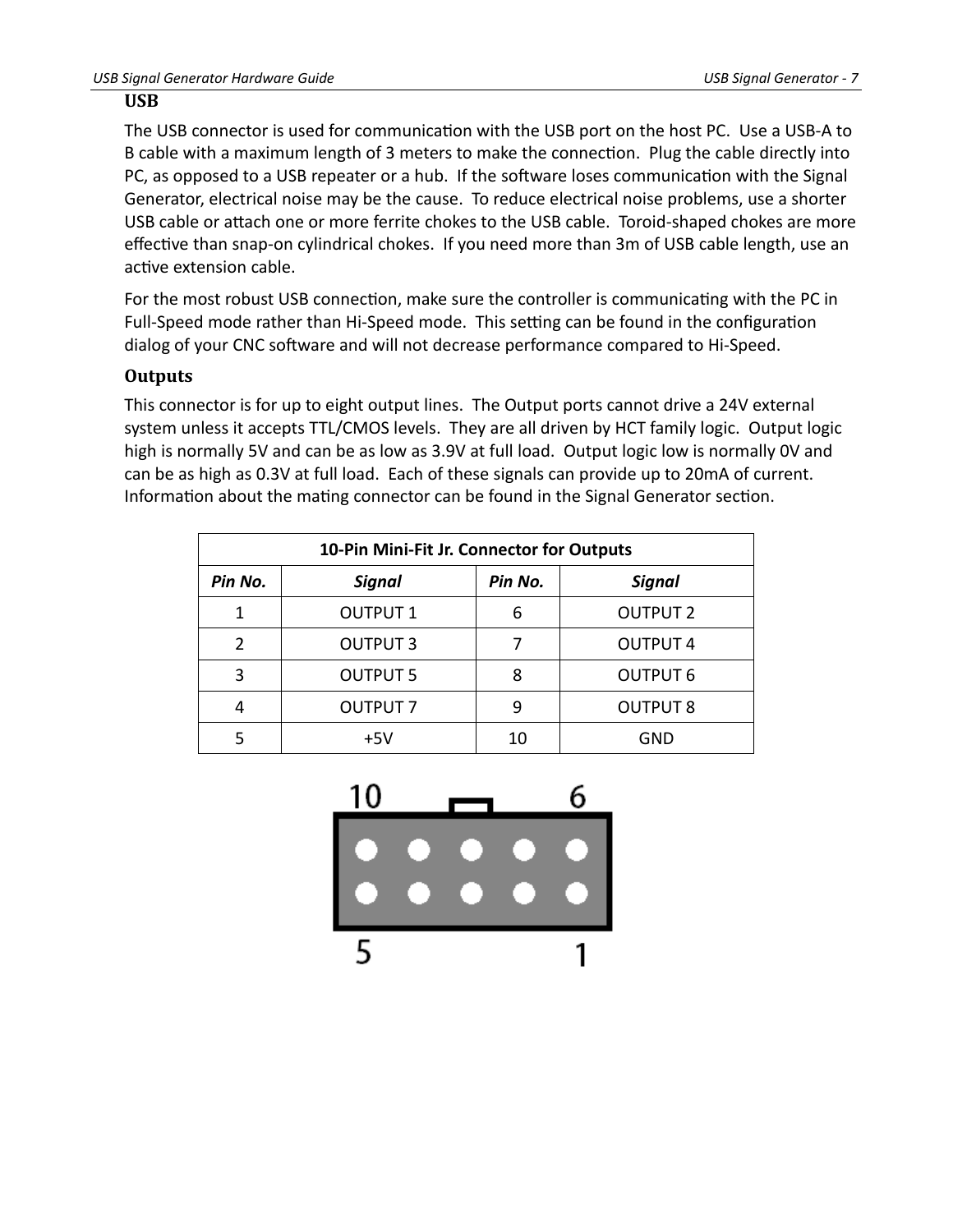#### <span id="page-10-0"></span>**Inputs**

The input connector provides a connection point for up to eight input lines. The most common use of the input lines is for limit or safety switches. These lines are all TTL and CMOS compatible, optically-isolated inputs. When a switch is open, its input signal is high (5VDC). When the switch is closed, the input signal is grounded low (0VDC). If you need more than eight input lines, an I/O expansion board is available.

The input circuit can be configured to be compatible with higher voltages and optical isolation. NPN type proximity sensors are compatible with the input lines, but may require a different voltage to power. For configuration and mating connector information, refer to the Signal Generator section of this manual.

| 16-Pin Mini-Fit Jr. Connector for Inputs |               |         |                |  |
|------------------------------------------|---------------|---------|----------------|--|
| Pin No.                                  | <b>Signal</b> | Pin No. | <b>Signal</b>  |  |
| 1                                        | OPT. GND      | 9       | <b>INPUT 1</b> |  |
| $\overline{2}$                           | OPT. GND      | 10      | <b>INPUT 2</b> |  |
| 3                                        | OPT. GND      | 11      | <b>INPUT 3</b> |  |
| 4                                        | OPT. GND      | 12      | <b>INPUT4</b>  |  |
| 5                                        | OPT. GND      | 13      | <b>INPUT 5</b> |  |
| 6                                        | OPT. GND      | 14      | <b>INPUT 6</b> |  |
| 7                                        | OPT. GND      | 15      | <b>INPUT 7</b> |  |
| 8                                        | OPT. GND      | 16      | <b>INPUT 8</b> |  |

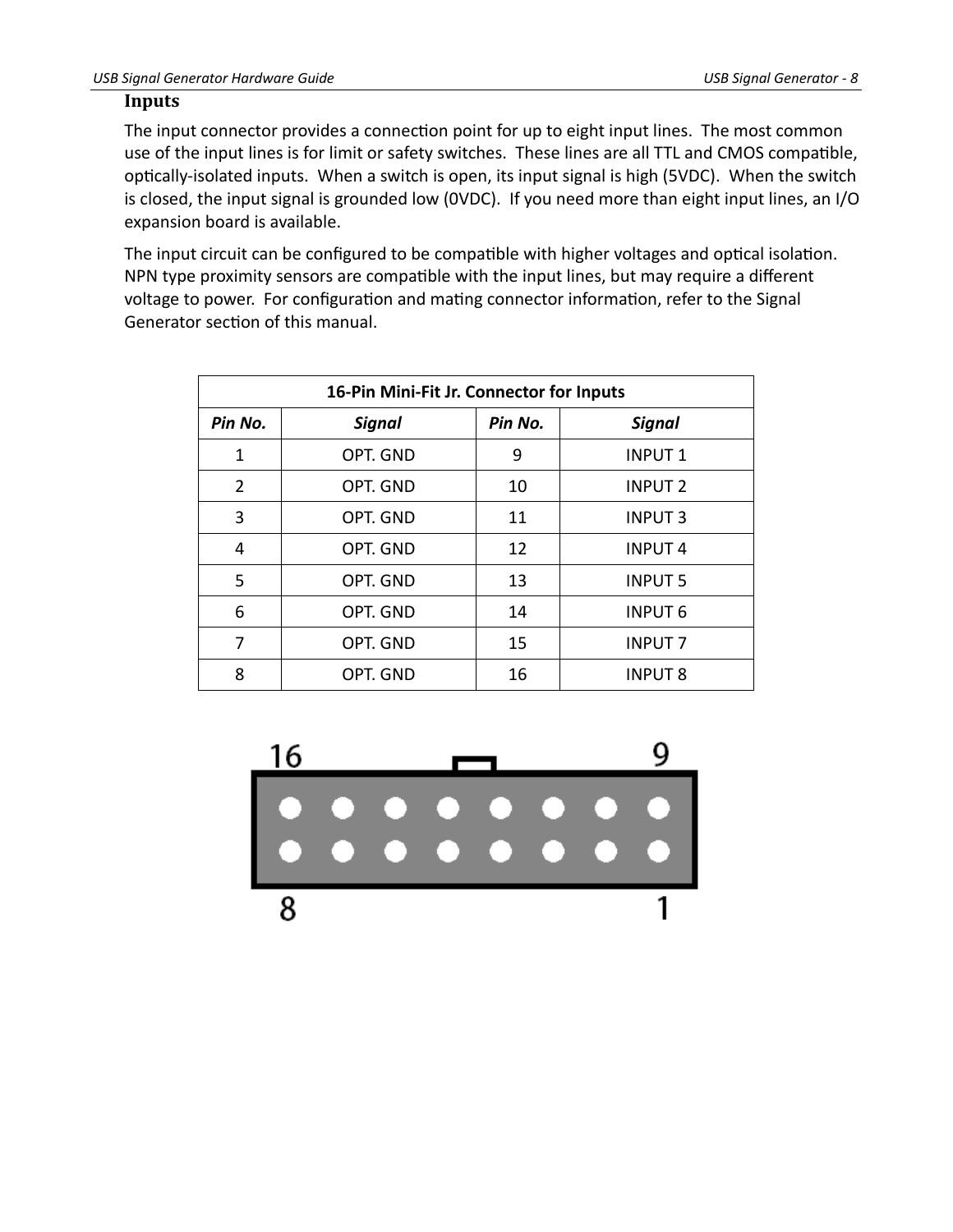## <span id="page-11-3"></span>**Signal Generator**

## <span id="page-11-2"></span>*LEDs*

The Signal Generator has seven LED indicators on-board to show different states of the system.

#### <span id="page-11-1"></span>**Power-On Sequence**

When power is first applied to the Signal Generator, the seven LED indicators go through a startup sequence to indicate that the firmware is in a healthy state. First, all LEDs blink once. Then, each LED blinks once in order from Axis 1 to Power.

After the light sequence is complete, Axis 1-5 LEDs will remain off and the Power LED will be on. The USB LED will be on if a USB cable is connected between the controller and PC, otherwise the USB LED will be off.

If the LEDs do not sequence on power-up as described, either there is no power to the Signal Generator or the firmware on the controller has become corrupted and the controller will need to be repaired.

#### <span id="page-11-0"></span>**During Operation**

Each Axis LED will pulse when its corresponding axis is commanded to move. This causes the LED to appear to increase in brightness as the commanded motion becomes faster.

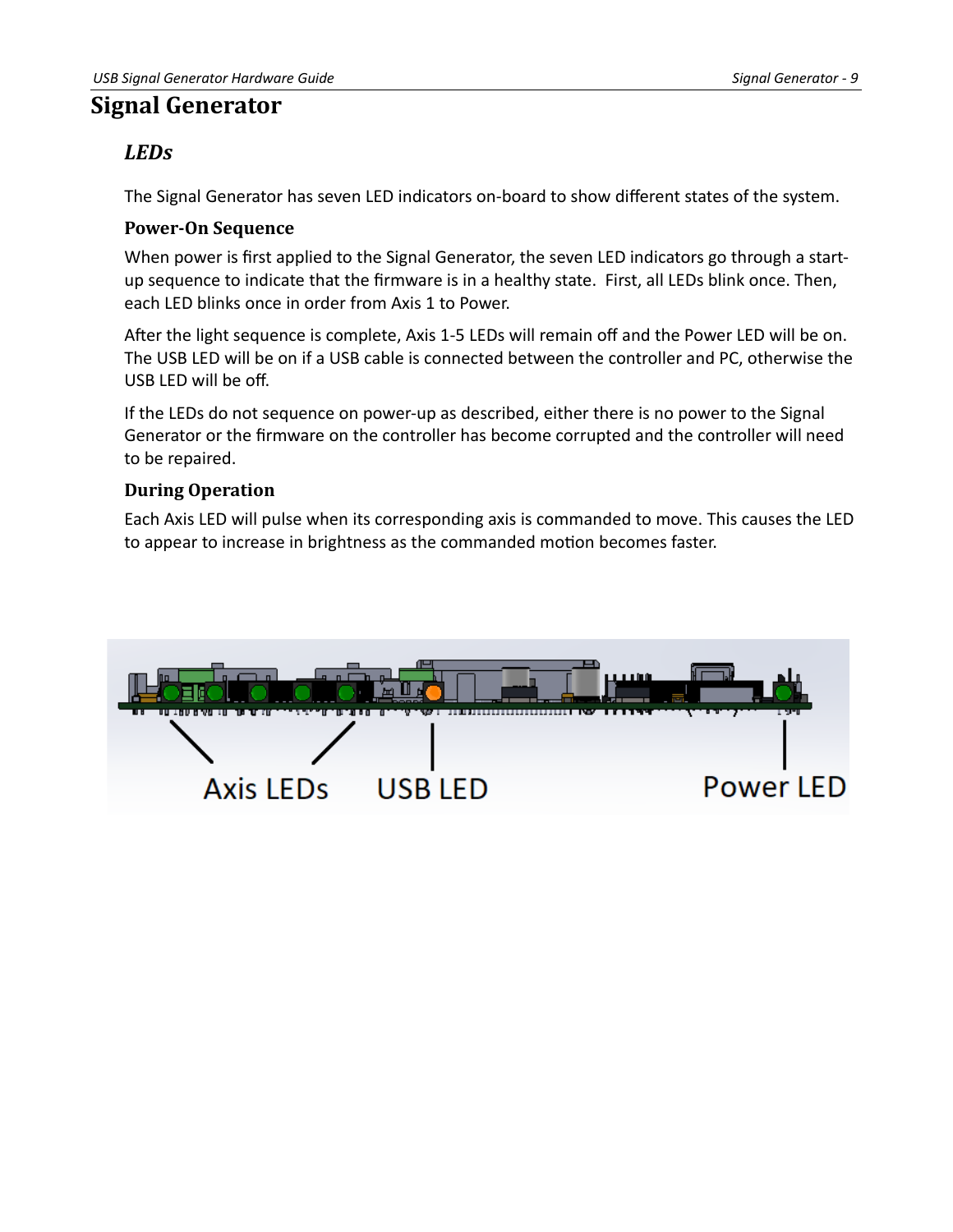#### <span id="page-12-2"></span>*Inputs*

Inputs 1-8 are all optically isolated to provide a measure of protection from overvoltage and transient voltages. The inputs' reference voltage can be supplied by the Signal Generator's internal logic power or by an external voltage wired to the Signal Generator's TB40.

#### <span id="page-12-1"></span>**Internal Power**

This option works well for most applications but negates some of the signal isolation. When JP84 shorts pins 1 and 2, OPT VCC gets its power from the internal 5V power source. When JP85 shorts pins 1 and 2, OPT GND is directly connected to the internal GND.

#### <span id="page-12-0"></span>**External Isolated Power**

For the best noise immunity, connect an external 5V-24V power supply using one of the following methods. This is the default configuration. Ensure that all of your input devices are compatible with the supplied voltage. When JP84 shorts pins 2 and 3, OPT VCC gets its power from the TB-VCC. When JP85 shorts pins 2 and 3, OPT GND is directly connected to the TB-GND.

Choose only one of the following methods to supply power:

- Connect a power source to the TB-40 screw terminal.
- Connect a power source through pins 23 & 25 of the DB-25 connector.



**If you are providing an external voltage through pins 23 & 25 of the DB-25 Motor Signals connector or via TB-40, then you must have both JP84 & JP85 jumpers on pins 2 & 3. OTHERWISE, SEVERE DAMAGE COULD RESULT.**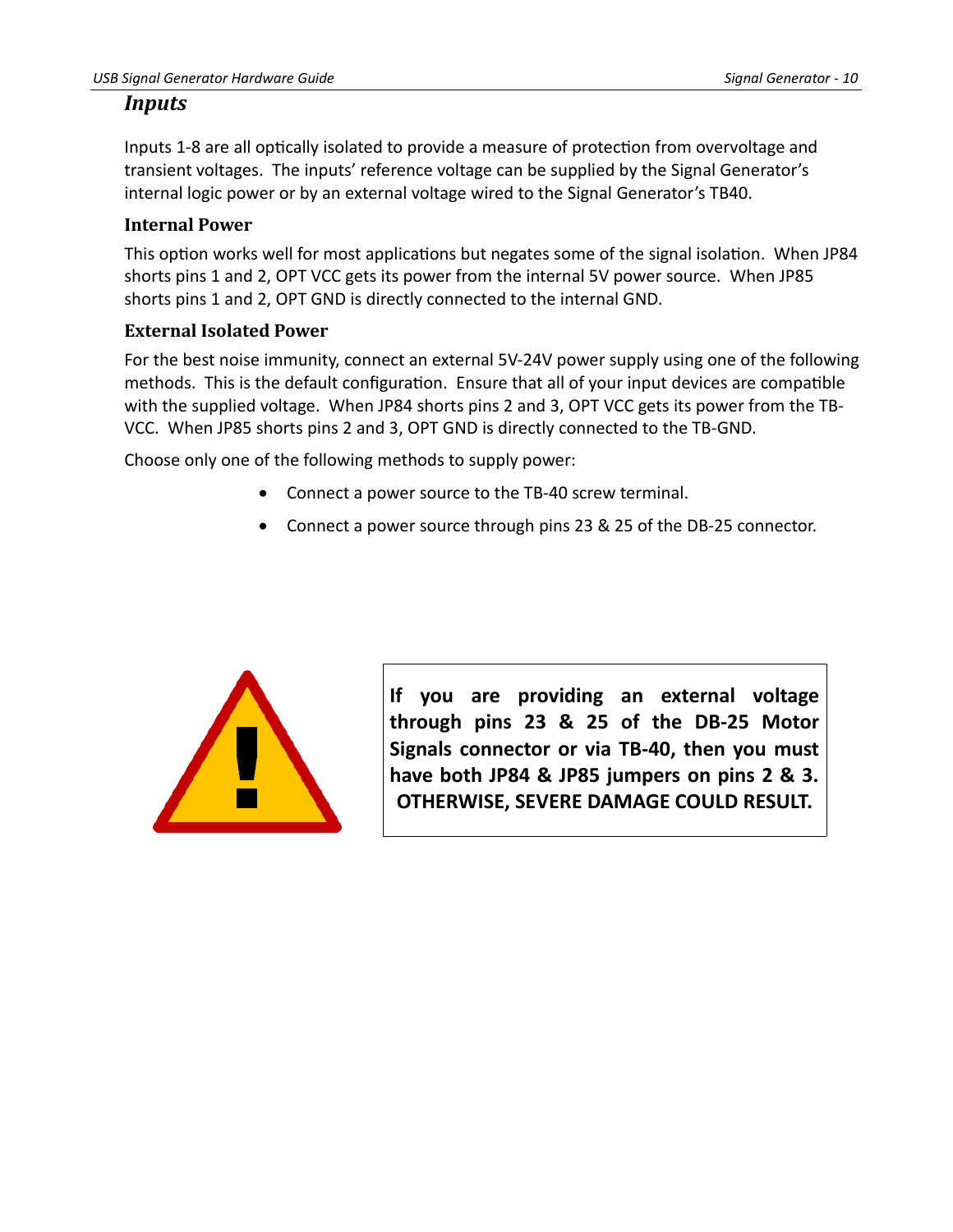The input line settings can be individually changed between normally closed (N.C.) or normally open (N.O.) input lines using the software config. Please refer to the software User's Guide under "Input Line Settings" for further information. In the software, the Input Line Status dialog displays "OPEN" for a high-level input voltage, or open switch, and "CLOSED" for a low-level input voltage or closed switch. Each of these inputs are also accessible on the Motor Signals connector. These are the same—electrically—between this location and the Motor Signals connector.

The receptacle that plugs into this connector is a Mini-Fit Jr. Series 16 pin receptacle (Molex part number 39-01-2160), with female pins (Molex part number 39-00-0039 or 39-00-0047 for 22 gauge or thinner wires). The Molex 63819-0901 crimp tool is recommended for installing the pins. Kits containing connectors and pins are available through us or at an electronics distributor.

| 16-Pin Mini-Fit Jr. Connector for Inputs |               |         |                |
|------------------------------------------|---------------|---------|----------------|
| Pin No.                                  | <b>Signal</b> | Pin No. | <b>Signal</b>  |
| 1                                        | OPT. GND      | 9       | <b>INPUT1</b>  |
| 2                                        | OPT. GND      | 10      | <b>INPUT 2</b> |
| 3                                        | OPT. GND      | 11      | <b>INPUT 3</b> |
| 4                                        | OPT. GND      | 12      | <b>INPUT4</b>  |
| 5                                        | OPT. GND      | 13      | <b>INPUT 5</b> |
| 6                                        | OPT. GND      | 14      | <b>INPUT 6</b> |
| 7                                        | OPT. GND      | 15      | <b>INPUT 7</b> |
| 8                                        | OPT. GND      | 16      | <b>INPUT 8</b> |

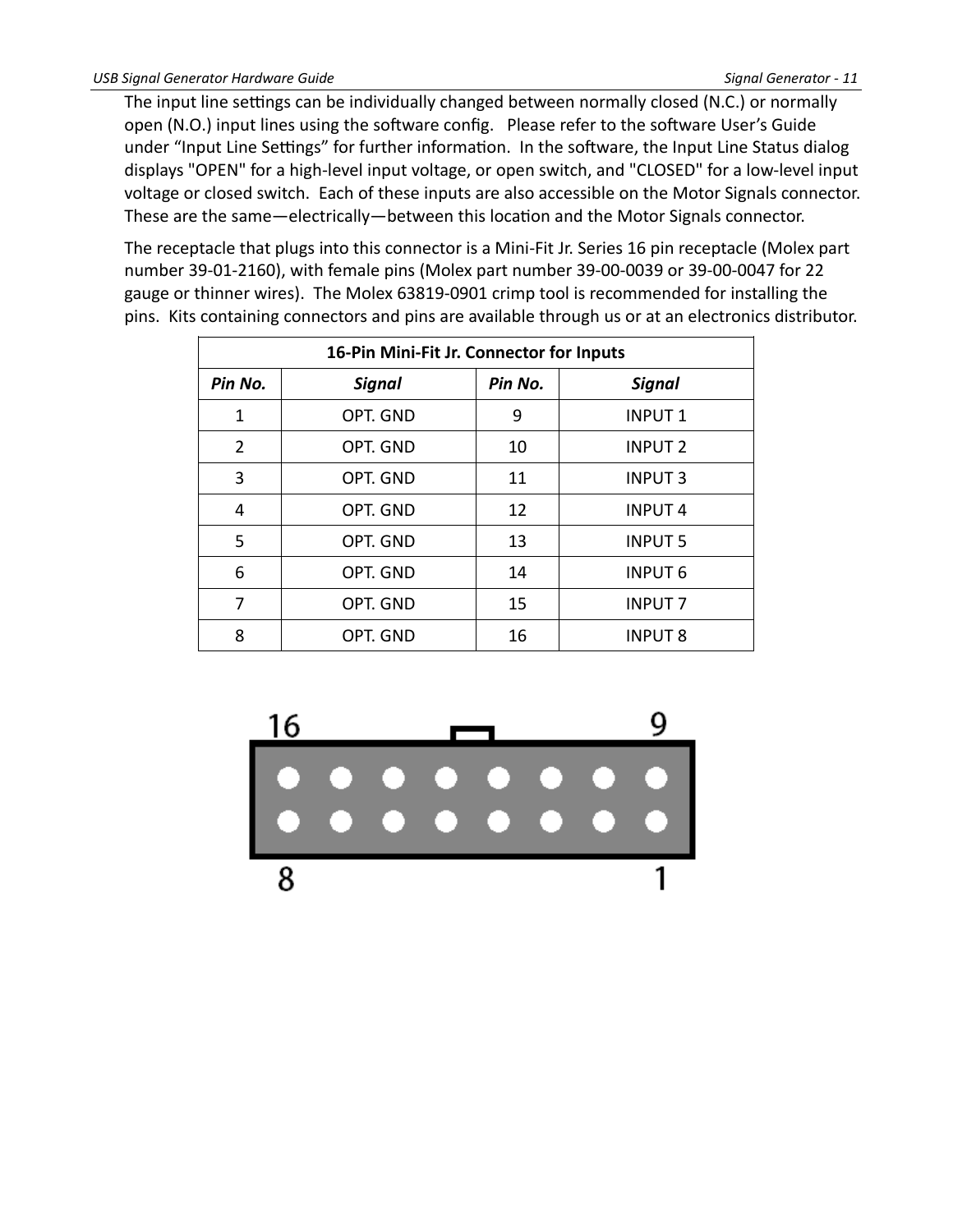#### <span id="page-14-0"></span>*Outputs*

This connector is for up to eight output lines. These lines are all compatible with TTL/CMOS level outputs. The Output ports cannot drive a 24V external system unless it accepts TTL/CMOS levels. They are all driven by HCT family logic. Output logic high is normally 5V and can be as low as 3.9V at full load. Output logic low is normally 0V and can be as high as 0.3V at full load. Each of these signals can provide up to 20mA of current.

Two additional pins on this connector are provided for your output lines: ground and +5V. These are connected to GND and +5V and are not optically isolated. This 5V circuit can source up to 100 mA. Any larger current demand requires a larger power source.

The output lines are all initialized to low (0V) when you turn on the Signal Generator. Output lines 1 and 2 are also connected through pins 1 and 2, respectively, of the Motor Signal connector. These are the same—electrically—between this location and the Motor Signals connector.

The receptacle that plugs into this connector is a Mini-Fit Jr. Series 10 pin receptacle (Molex part number 39-01-2100), with female pins (Molex part number 39-00-0039 or 39-00-0047 for 22 gauge or thinner wires). The Molex 63819-0901 crimp tool is recommended for installing the pins. Kits containing connectors and pins are available through us or at an electronics distributor.

|               | 10-Pin Mini-Fit Jr. Connector for Outputs |         |                 |  |
|---------------|-------------------------------------------|---------|-----------------|--|
| Pin No.       | <b>Signal</b>                             | Pin No. | <b>Signal</b>   |  |
| 1             | <b>OUTPUT 1</b>                           | 6       | <b>OUTPUT 2</b> |  |
| $\mathcal{P}$ | <b>OUTPUT 3</b>                           |         | <b>OUTPUT 4</b> |  |
| 3             | <b>OUTPUT 5</b>                           | 8       | <b>OUTPUT 6</b> |  |
| 4             | <b>OUTPUT 7</b>                           | q       | <b>OUTPUT 8</b> |  |
|               | $+5V$                                     | 10      | GND             |  |

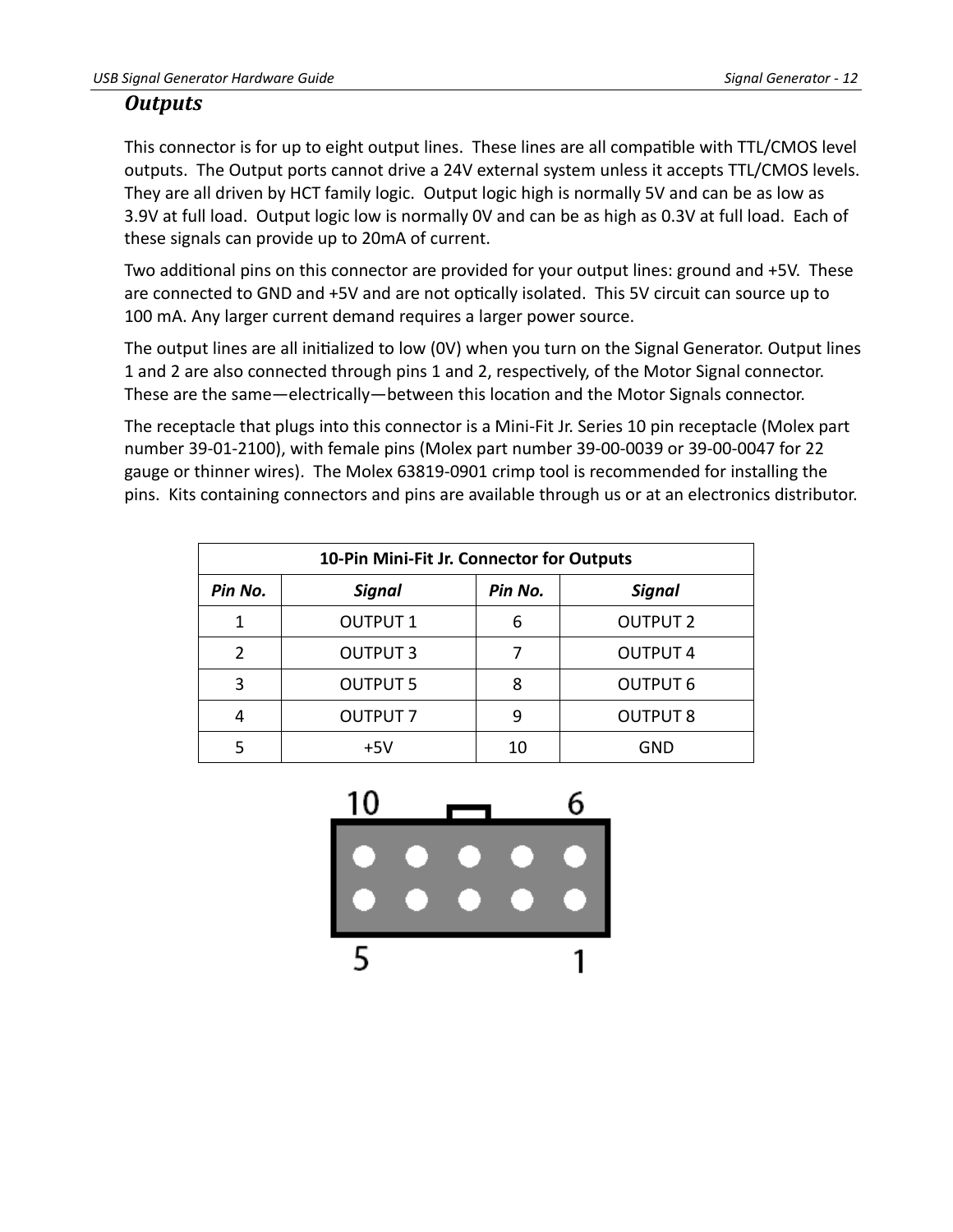#### <span id="page-15-0"></span>*Motor Signals*

The Motor Signals connector uses a DB-25 connector to send step and direction signals from the Signal Generator to an external drive box.

The Motor Signals connector also provides a connection point to inputs 1-8 and outputs 1 & 2. Inputs 1-8 are the same signals found on the Input connector. Output 1 & 2 are the same outputs found on the output connector.

The Motor Signals connector can be used to tap into the internal VCC +5V power supply on the signal generator as well as provide an externally isolated power supply for the inputs. Refer to the signal generator section of this hardware guide for further information on input voltage compatibility.

| <b>DB-25 Connector for Motor Signals</b> |                         |         |                         |
|------------------------------------------|-------------------------|---------|-------------------------|
| Pin No.                                  | Signal                  | Pin No. | Signal                  |
| 1                                        | <b>OUTPUT 1</b>         | 14      | <b>ENABLE ALL</b>       |
| $\overline{2}$                           | <b>OUTPUT 2</b>         | 15      | <b>INPUT1</b>           |
| 3                                        | <b>STEP AXIS 5</b>      | 16      | <b>INPUT 2</b>          |
| 4                                        | <b>DIRECTION AXIS 5</b> | 17      | <b>INPUT3</b>           |
| 5                                        | <b>INPUT 5</b>          | 18      | <b>INPUT4</b>           |
| 6                                        | <b>INPUT 6</b>          | 19      | <b>DIRECTION AXIS 4</b> |
| 7                                        | <b>INPUT 7</b>          | 20      | <b>DIRECTION AXIS 3</b> |
| 8                                        | <b>INPUT 8</b>          | 21      | <b>DIRECTION AXIS 2</b> |
| 9                                        | <b>DIRECTION AXIS 1</b> | 22      | <b>INTERNAL VCC +5V</b> |
| 10                                       | <b>STEP AXIS 4</b>      | 23      | OPT. VCC (INPUT)        |
| 11                                       | <b>STEP AXIS 3</b>      | 24      | <b>INTERNAL GND</b>     |
| 12                                       | STEP AXIS 2             | 25      | OPT. GND (INPUT)        |
| 13                                       | STEP AXIS 1             |         |                         |

The voltage levels for each Output, Step, Direction and Enable signals are all 5V logic.

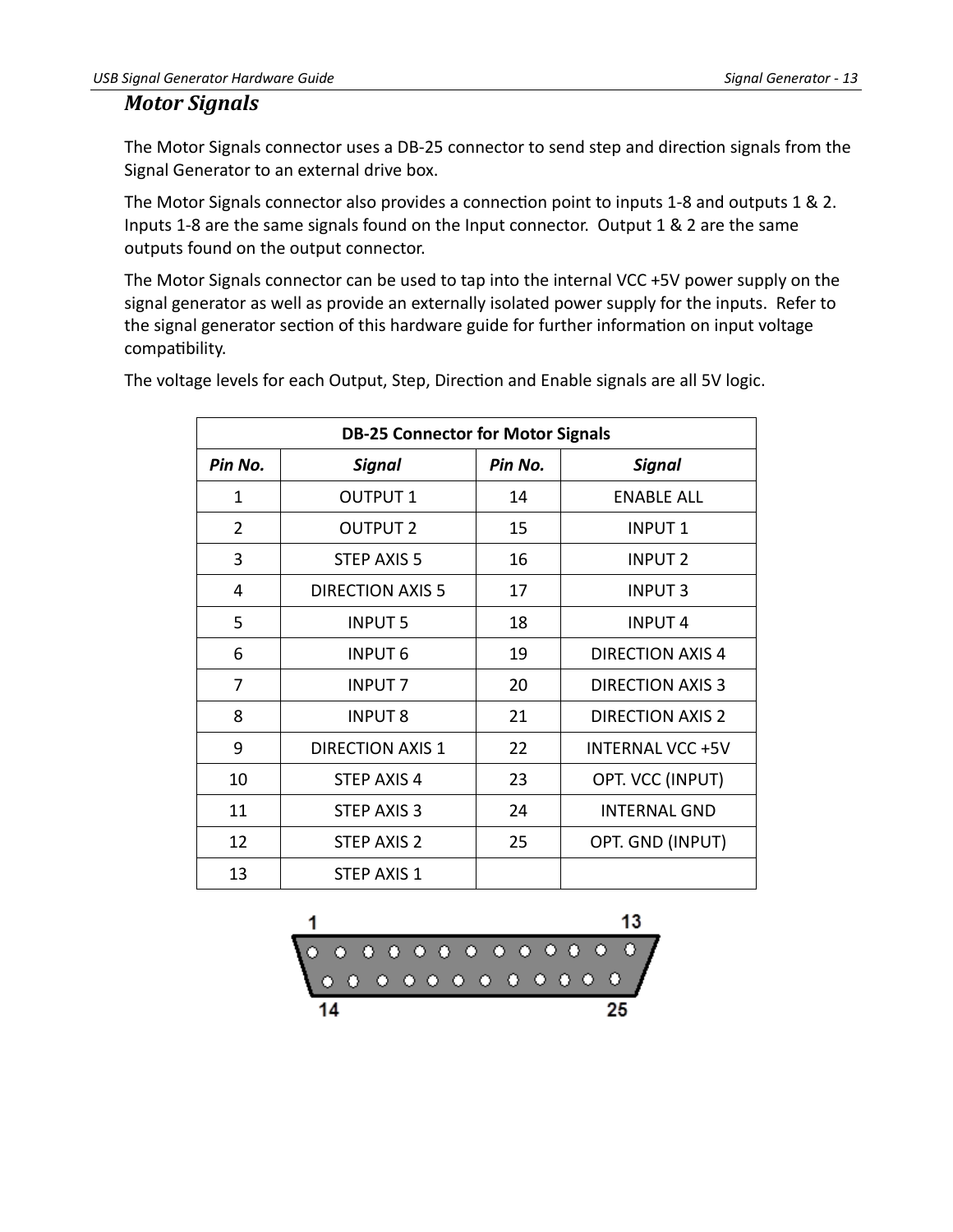#### <span id="page-16-1"></span>*Jumper Settings*

Pin 1 of each jumper can be identified by a small, white dot printed on the PCB. A complete description of all jumpers and pin assignments can be found in the Wiring Appendix.



#### <span id="page-16-0"></span>**JP83 – DB to USB Ground**

This connects the DB-25 ground to the USB ground. By default pins 1 & 2, 3 & 4, and 5 & 6 are jumped as pairs. In order to isolate only the USB shield, only jump pins 3 and 5 and remove JP86. To isolate only the chassis, jump pins 1 & 2, 3 & 5 and 4 & 6 and remove JP86 and JP87. For further information, please see the USB Communications Troubleshooting Guide.

|   | 4 |  |  |
|---|---|--|--|
| 5 | h |  |  |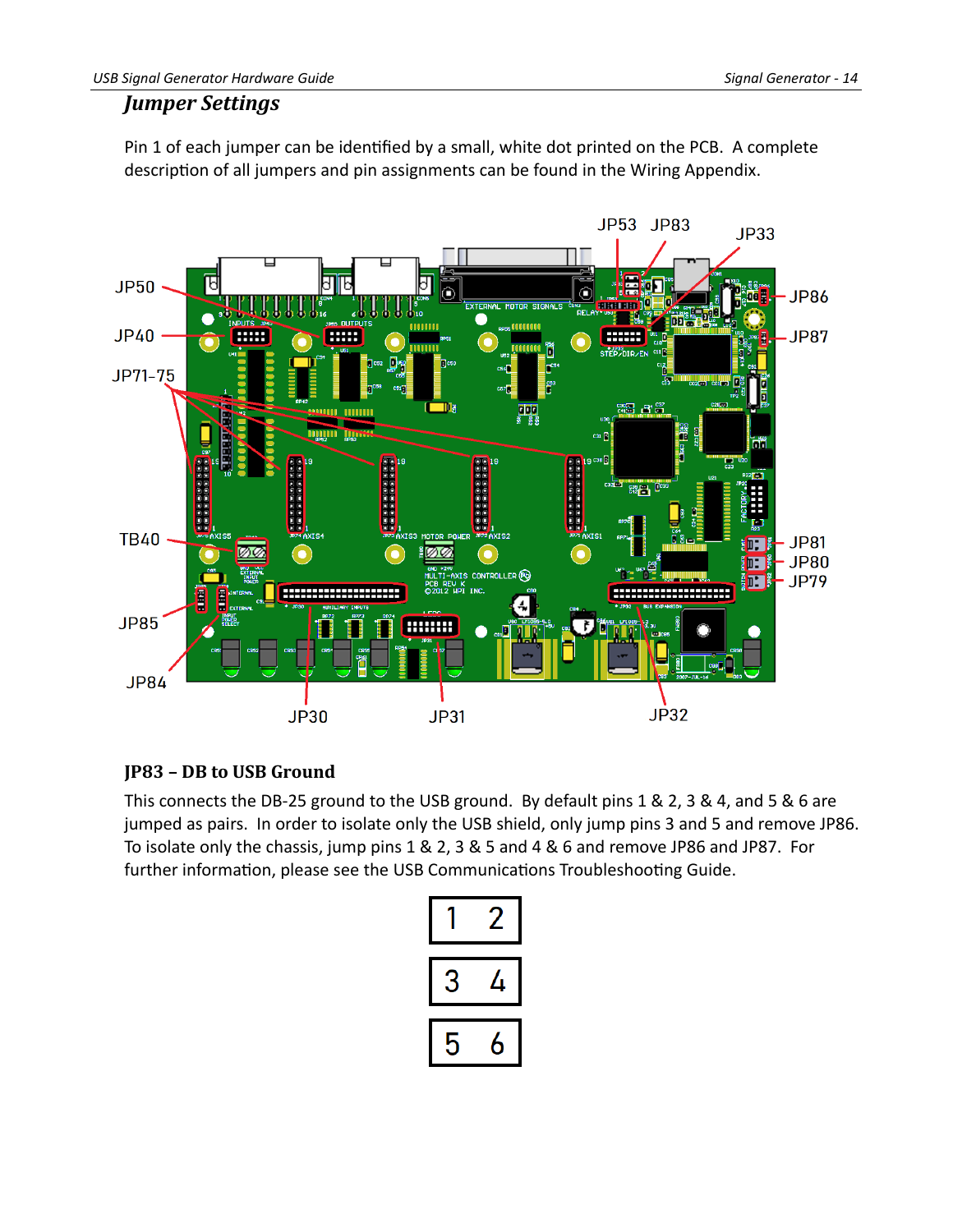#### <span id="page-17-2"></span>**JP84/JP85 – Input Power Select**

These two jumpers enable you to choose between the internal power of the Signal Generator and isolated power from an external source. Both jumpers must be set on the same pair of pins (either both must be on pins 1 & 2 or both must be on pins 2 & 3). See the Input section of this guide for further details.



#### <span id="page-17-1"></span>**JP86 – USB to Chassis Ground**

This jumper connects the USB shield to the chassis ground of the Signal Generator when jumped. In order to isolate the USB shield remove this jumper and make sure only pins 3 and 5 are jumped on JP83. In order to isolate the DB-25 the USB shields, remove this jumper. In order to isolate the DB-25 shield, the USB shield and the chassis remove this jumper as well as JP87.

#### <span id="page-17-0"></span>**JP87 – Internal Signal to Chassis Ground**

This jumper connects the internal signal ground to the chassis ground of the Signal Generator when jumped. In order to isolate the chassis ground, remove this jumper in addition to JP86 and jump pin 3 and 5, and 4 and 6 on JP83. In order to isolate the DB-25 shield, the USB shield and the chassis, remove this jumper as well as JP86.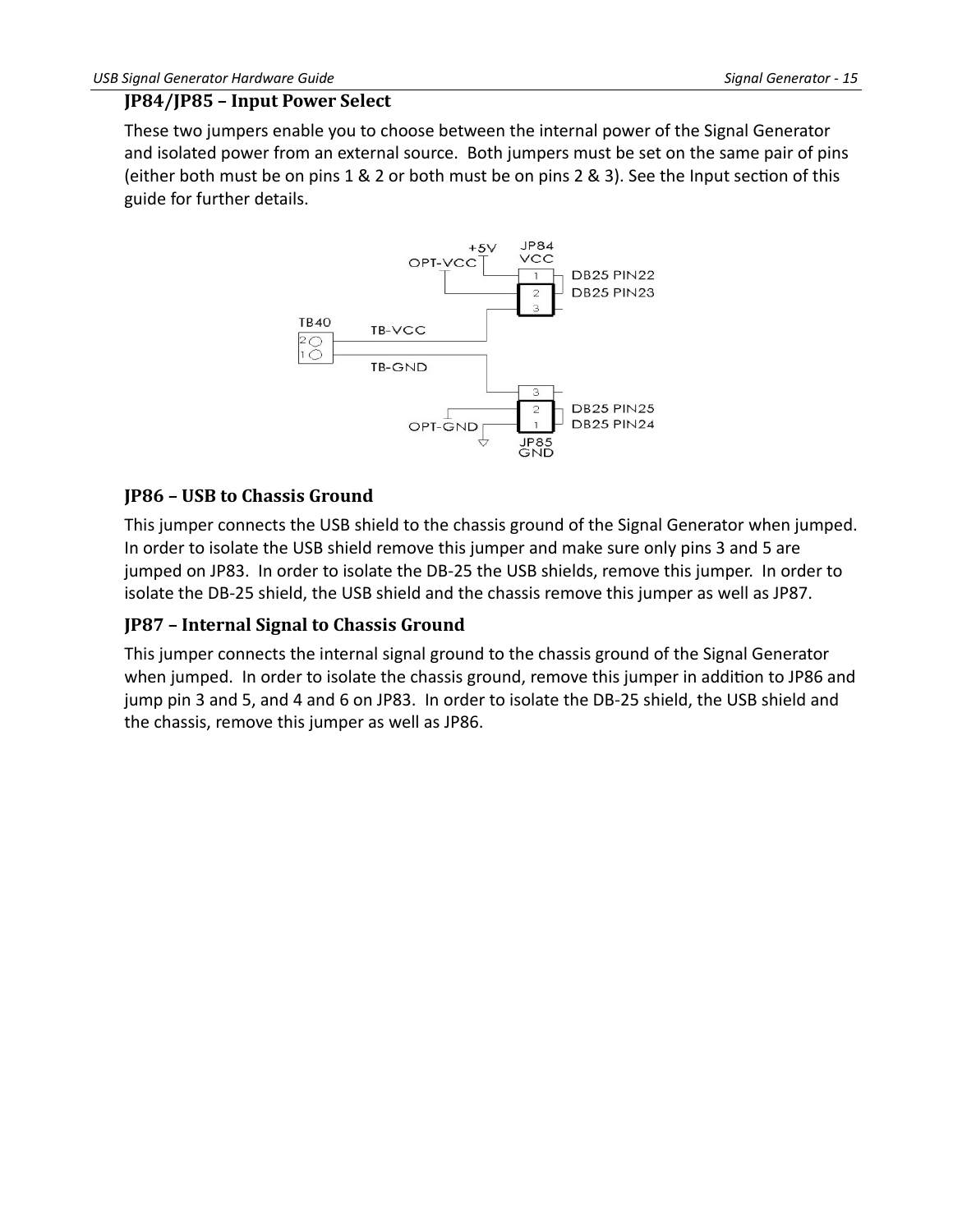#### <span id="page-18-1"></span>*Internal Connections*

#### <span id="page-18-0"></span>**JP30 – Auxiliary Input**

This header contains the input signals from the Signal Generator for optional I/O Expansion. Connections should be made with approved peripherals, otherwise damage may occur.

| JP30 - Auxiliary Input  |               |         |               |
|-------------------------|---------------|---------|---------------|
| Pin No.                 | <b>Signal</b> | Pin No. | <b>Signal</b> |
| $\mathbf 1$             | $+3.3V$       | 21      | <b>GPI-24</b> |
| $\overline{2}$          | $+3.3V$       | 22      | GPI-9         |
| 3                       | <b>GPI-32</b> | 23      | <b>GPI-23</b> |
| $\overline{\mathbf{4}}$ | GPI-1         | 24      | <b>GPI-10</b> |
| 5                       | <b>GPI-31</b> | 25      | $GPI-22$      |
| 6                       | $GPI-2$       | 26      | <b>GPI-11</b> |
| 7                       | <b>GPI-30</b> | 27      | <b>GPI-21</b> |
| 8                       | GPI-3         | 28      | <b>GPI-12</b> |
| 9                       | <b>GPI-29</b> | 29      | <b>GPI-20</b> |
| 10                      | GPI-4         | 30      | <b>GPI-13</b> |
| 11                      | <b>GPI-28</b> | 31      | <b>GPI-19</b> |
| 12                      | GPI-5         | 32      | <b>GPI-14</b> |
| 13                      | <b>GPI-27</b> | 33      | <b>GPI-18</b> |
| 14                      | GPI-6         | 34      | <b>GPI-15</b> |
| 15                      | <b>GPI-26</b> | 35      | <b>GPI-17</b> |
| 16                      | GPI-7         | 36      | <b>GPI-16</b> |
| 17                      | <b>GPI-25</b> | 37      | $+3.3V$       |
| 18                      | GPI-8         | 38      | $+3.3V$       |
| 19                      | <b>GND</b>    | 39      | <b>GND</b>    |
| 20                      | <b>GND</b>    | 40      | <b>GND</b>    |
| 38<br>4<br>40           |               |         |               |
|                         |               |         |               |
| $\overline{3}$          |               |         | 37<br>39      |

 $37 39$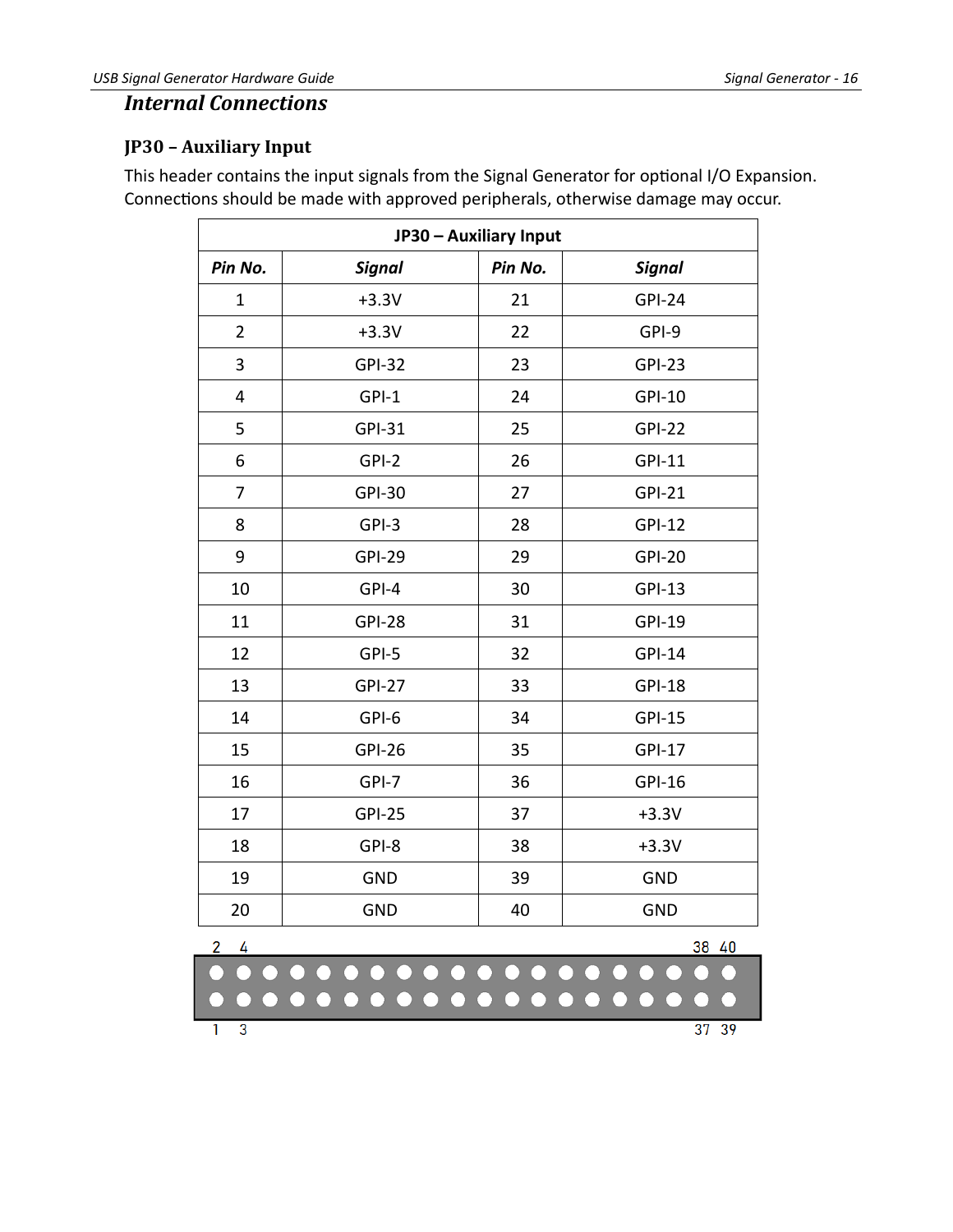#### <span id="page-19-0"></span>**JP31 – Status LEDs**

This is for connecting wired LEDs from a custom chassis to the 501A LED signals.

| JP31 - Status LEDs |               |         |               |
|--------------------|---------------|---------|---------------|
| Pin No.            | <b>Signal</b> | Pin No. | <b>Signal</b> |
| 1                  | $+5V$         | 9       | LED-DIR4      |
| $\overline{2}$     | N/C           | 10      | LED-STEP4     |
| 3                  | LED-DIR1      | 11      | LED-DIR5      |
| 4                  | LED-STEP1     | 12      | LED-STEP5     |
| 5                  | LED-DIR2      | 13      | LED-AUX       |
| 6                  | LED-STEP2     | 14      | LED-USB       |
| 7                  | LED-DIR3      | 15      | <b>GND</b>    |
| 8                  | LED-STEP3     | 16      | LED-PWR       |

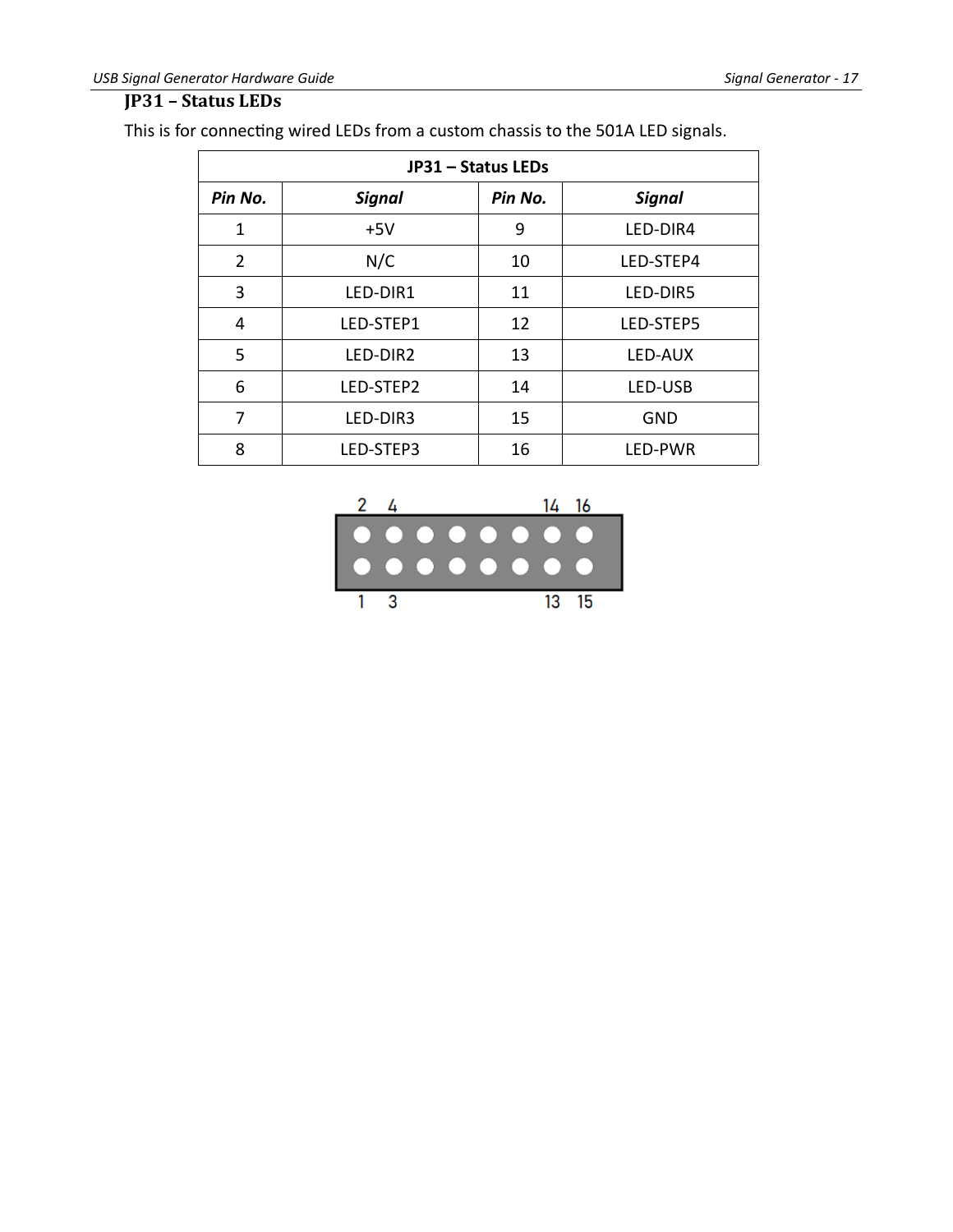#### <span id="page-20-0"></span>**JP32 – Bus Expansion**

This header contains signal and address lines for an optional I/O Expansion board. Connections should be made with approved peripherals, otherwise damage may occur.

| JP32 - Bus Expansion |                  |         |                  |  |  |  |  |  |  |
|----------------------|------------------|---------|------------------|--|--|--|--|--|--|
| Pin No.              | <b>Signal</b>    | Pin No. | <b>Signal</b>    |  |  |  |  |  |  |
| $\mathbf 1$          | $+3.3V$          | 21      | DATA1            |  |  |  |  |  |  |
| $\overline{2}$       | <b>GND</b>       | 22      | DATA2            |  |  |  |  |  |  |
| 3                    | CS <sub>6</sub>  | 23      | DATA3            |  |  |  |  |  |  |
| $\overline{4}$       | STATUS6          | 24      | DATA4            |  |  |  |  |  |  |
| 5                    | TXD <sub>2</sub> | 25      | DATA8            |  |  |  |  |  |  |
| 6                    | FAULT6           | 26      | DATA7            |  |  |  |  |  |  |
| 7                    | RXD <sub>2</sub> | 27      | DATA6            |  |  |  |  |  |  |
| 8                    | AUX1-STB         | 28      | DATA5            |  |  |  |  |  |  |
| 9                    | <b>OUT-ENA</b>   | 29      | $+7V$            |  |  |  |  |  |  |
| 10                   | AUX2-STB         | 30      | $+7V$            |  |  |  |  |  |  |
| 11                   | OUT2-STB         | 31      | SPHOME           |  |  |  |  |  |  |
| 12                   | OUT1-STB         | 32      | <b>ENC CLK</b>   |  |  |  |  |  |  |
| 13                   | OUT4-STB         | 33      | $+3.3V$          |  |  |  |  |  |  |
| 14                   | OUT3-STB         | 34      | <b>ENC DIR</b>   |  |  |  |  |  |  |
| 15                   | $+5V$            | 35      | <b>AGND</b>      |  |  |  |  |  |  |
| 16                   | $+5V$            | 36      | $AV+$            |  |  |  |  |  |  |
| 17                   | <b>GND</b>       | 37      | DAC <sub>2</sub> |  |  |  |  |  |  |
| 18                   | <b>GND</b>       | 38      | DAC1             |  |  |  |  |  |  |
| 19                   | A <sub>0</sub>   | 39      | ADC1             |  |  |  |  |  |  |
| 20                   | A1               | 40      | <b>AGND</b>      |  |  |  |  |  |  |

|  | -38-40 |  |
|--|--------|--|
|  |        |  |
|  |        |  |
|  | 3739   |  |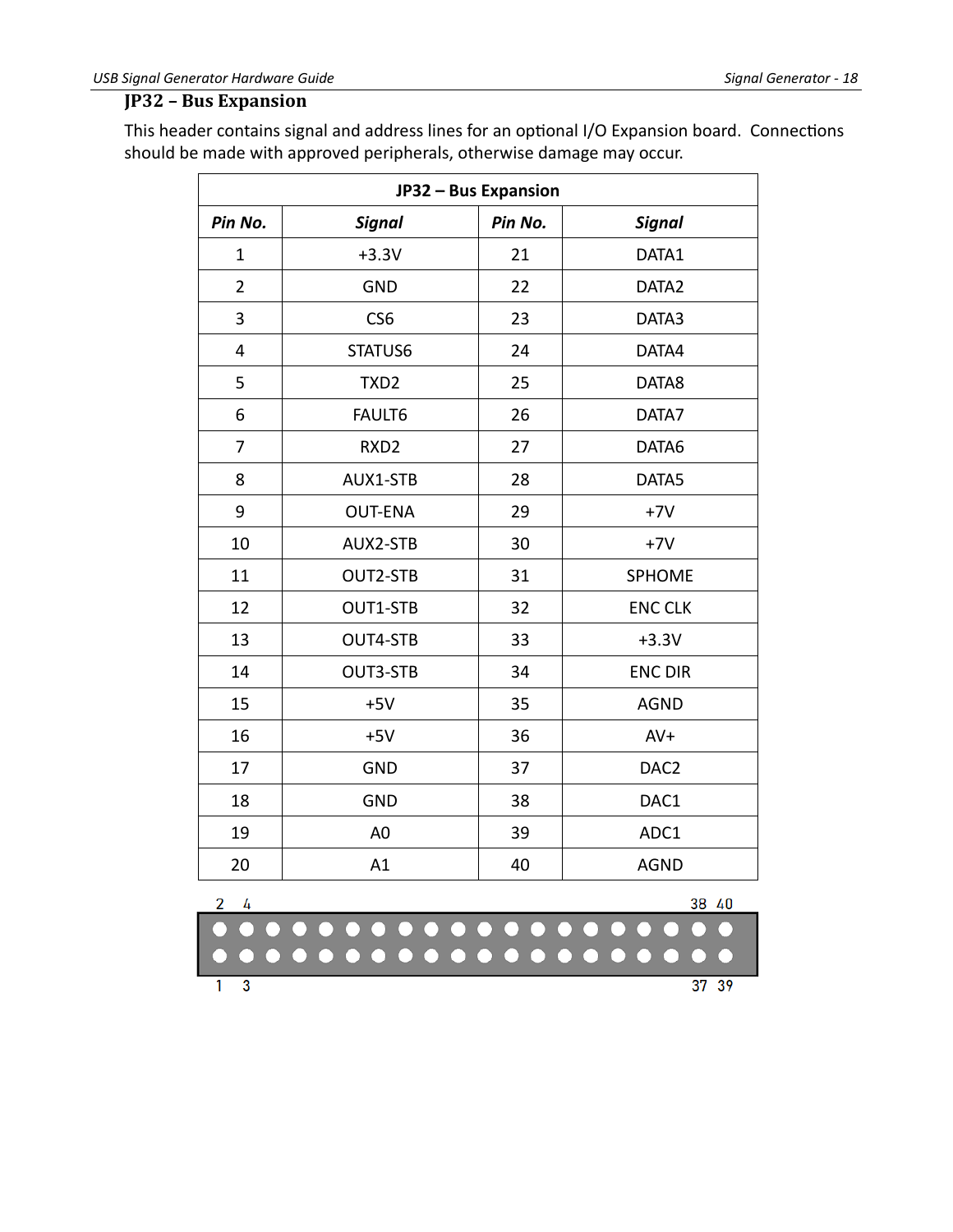#### <span id="page-21-0"></span>**JP33 – Step and Direction**

This header contains each step and direction signal for all five axes of motion as well as the global enable signal and the common ground reference.

|         | JP33 - Step and Direction |         |                  |  |  |  |  |  |  |  |
|---------|---------------------------|---------|------------------|--|--|--|--|--|--|--|
| Pin No. | <b>Signal</b>             | Pin No. | <b>Signal</b>    |  |  |  |  |  |  |  |
| 1       | STEP5                     | 7       | STEP2            |  |  |  |  |  |  |  |
| 2       | <b>ENA</b>                | 8       | DIR <sub>3</sub> |  |  |  |  |  |  |  |
| 3       | STEP4                     | 9       | STEP1            |  |  |  |  |  |  |  |
| 4       | DIR <sub>5</sub>          | 10      | DIR <sub>2</sub> |  |  |  |  |  |  |  |
| 5       | STEP3                     | 11      | <b>GND</b>       |  |  |  |  |  |  |  |
| 6       | DIR4                      | 12      | DIR1             |  |  |  |  |  |  |  |

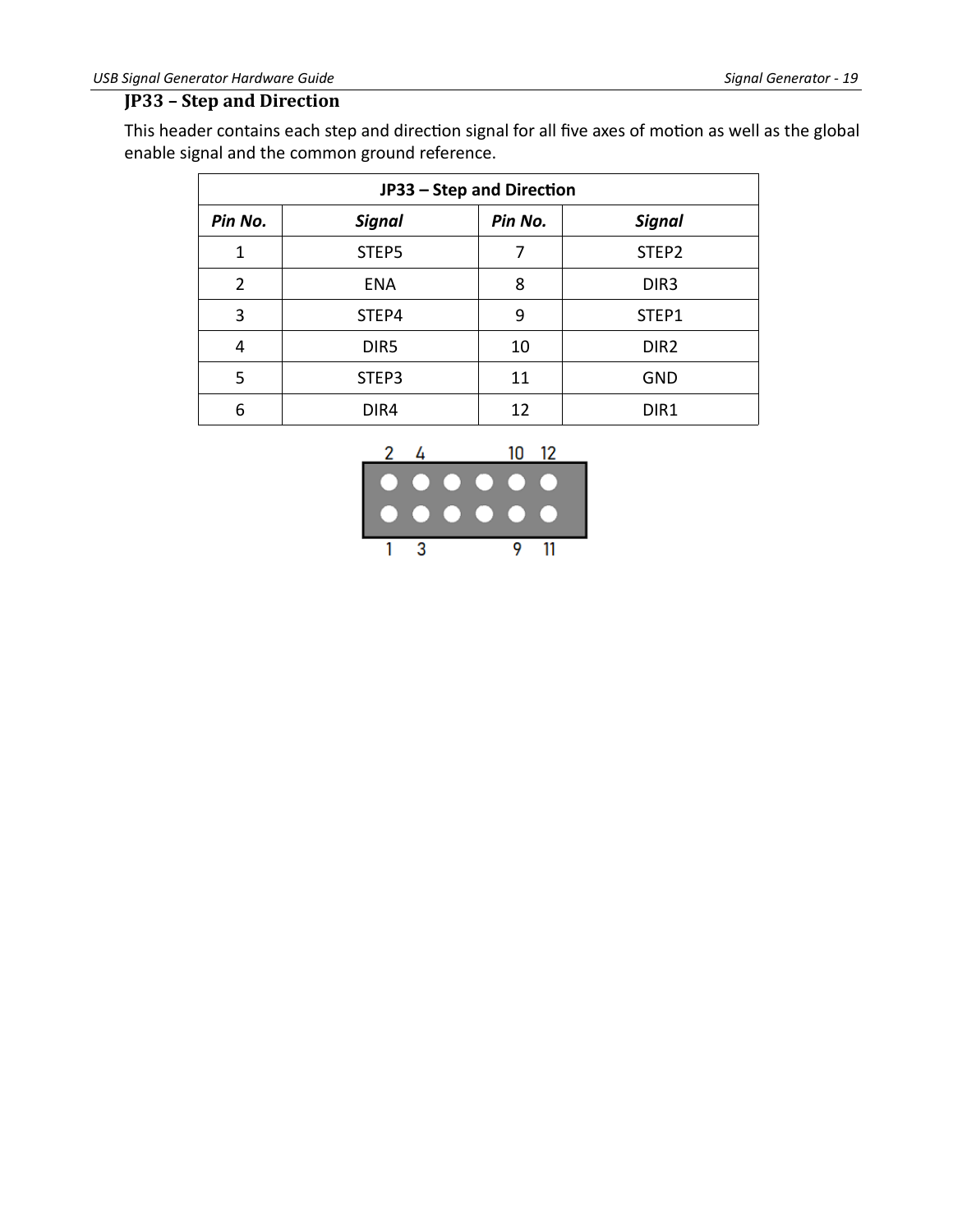#### <span id="page-22-0"></span>**JP40 – Input Aux**

This header contains the same signals as the Mini-Fit Jr. Input Connector. It is provided to use an internal input connector or an external input connector on a custom chassis.

|         | JP40 - Input Aux |         |               |  |  |  |  |  |  |  |  |
|---------|------------------|---------|---------------|--|--|--|--|--|--|--|--|
| Pin No. | <b>Signal</b>    | Pin No. | <b>Signal</b> |  |  |  |  |  |  |  |  |
| 1       | GPI-2            | 6       | GPI-5         |  |  |  |  |  |  |  |  |
| 2       | $GPI-1$          | 7       | GPI-8         |  |  |  |  |  |  |  |  |
| 3       | GPI-4            | 8       | GPI-7         |  |  |  |  |  |  |  |  |
| 4       | GPI-3            | 9       | OPT-GND       |  |  |  |  |  |  |  |  |
| 5       | GPI-6            | 10      | OPT-GND       |  |  |  |  |  |  |  |  |

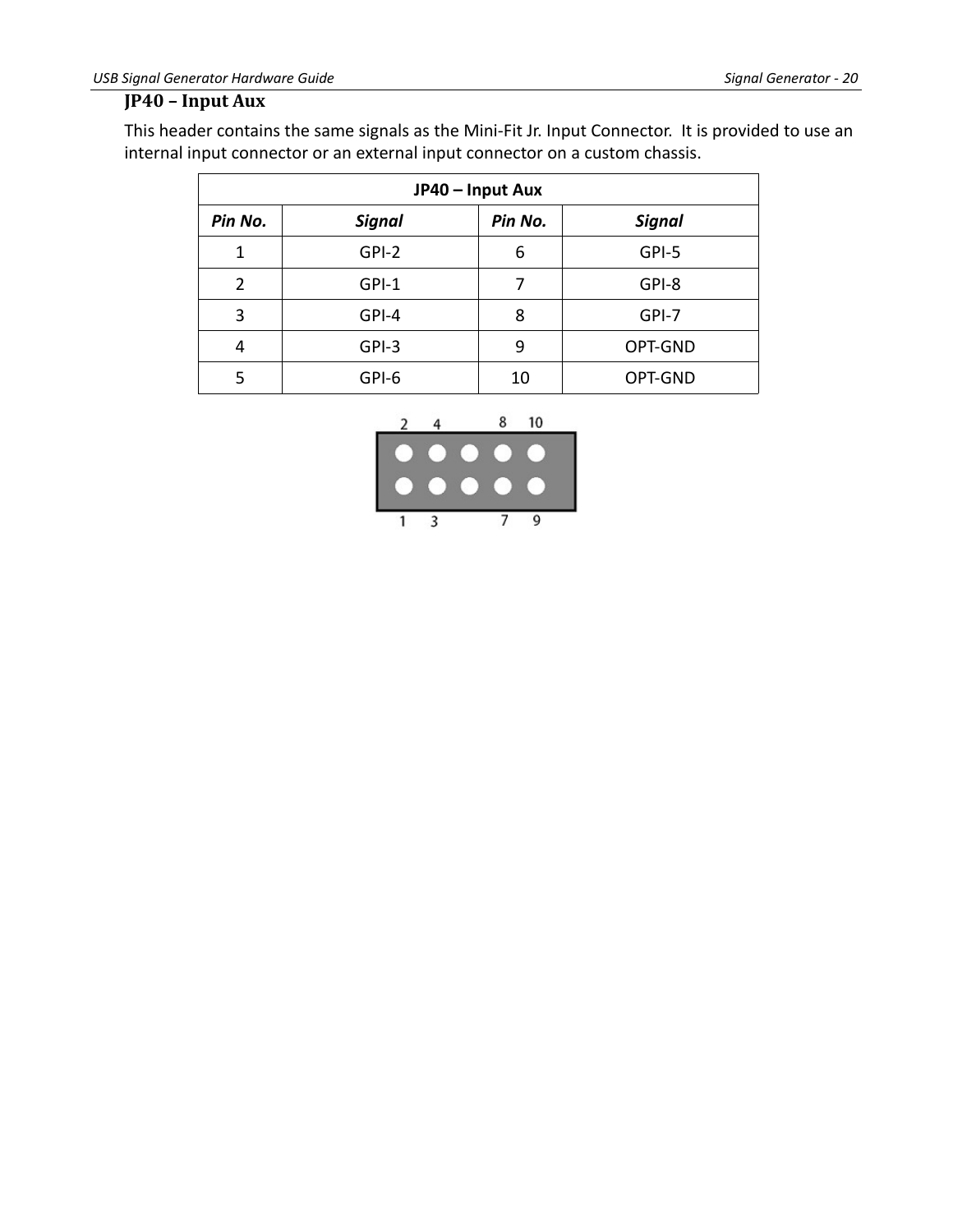#### <span id="page-23-1"></span>**JP50 – Output Aux**

This contains the same signals as the Mini-Fit Jr. Output Connector. It is provided to use an internal output connector or an external output connector on a custom chassis.

|         | JP50 - Output Aux |         |               |  |  |  |  |  |  |  |  |
|---------|-------------------|---------|---------------|--|--|--|--|--|--|--|--|
| Pin No. | <b>Signal</b>     | Pin No. | <b>Signal</b> |  |  |  |  |  |  |  |  |
| 1       | GPO-2             | 6       | GPO-5         |  |  |  |  |  |  |  |  |
| 2       | GPO-1             | 7       | GPO-8         |  |  |  |  |  |  |  |  |
| 3       | GPO-4             | 8       | GPO-7         |  |  |  |  |  |  |  |  |
| 4       | GPO-3             | 9       | <b>GND</b>    |  |  |  |  |  |  |  |  |
| 5       | GPO-6             | 10      | <b>VCC</b>    |  |  |  |  |  |  |  |  |



#### <span id="page-23-0"></span>**JP53 – Low-Side Relay**

This header contains duplicate signals for Outputs 1&2 in order to drive an internal relay. (Either mounted here or on the power board, depending on configuration.) The clamps provide a reference voltage for use in signal isolation. The output low pins will sink current to drive devices.

|               | JP53 - Low-SideRelay |         |             |  |  |  |  |  |  |  |  |  |
|---------------|----------------------|---------|-------------|--|--|--|--|--|--|--|--|--|
| Pin No.       | <b>Signal</b>        | Pin No. | Signal      |  |  |  |  |  |  |  |  |  |
|               | +5V                  |         | GPO-1 LOW   |  |  |  |  |  |  |  |  |  |
| $\mathcal{P}$ | GPO-2 CLAMP          |         | GPO-1 CLAMP |  |  |  |  |  |  |  |  |  |
| 3             | GPO-2 LOW            |         | GND         |  |  |  |  |  |  |  |  |  |

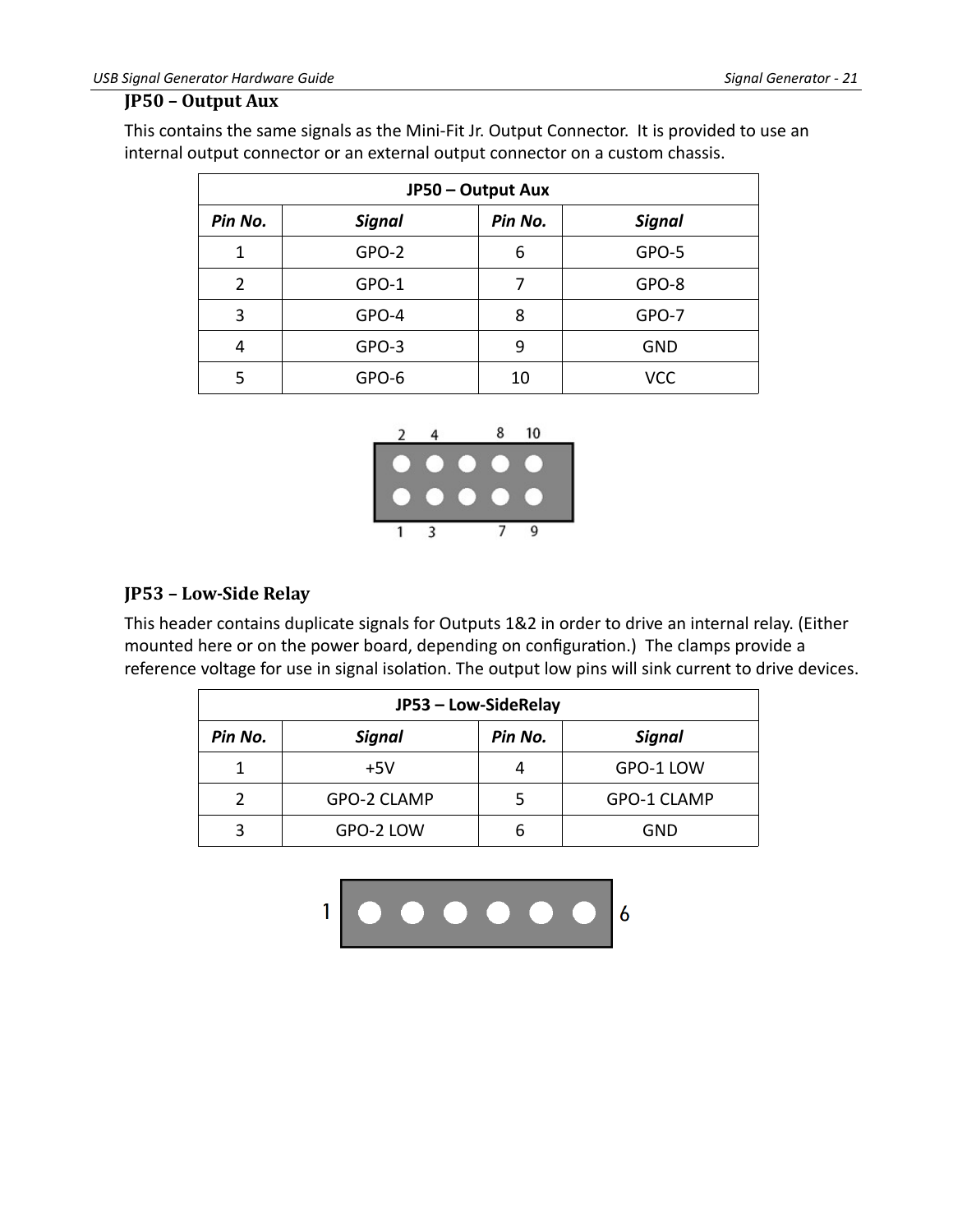#### <span id="page-24-0"></span>**JP71-75 – Axis Plug-In Interfaces**

There are five plug-in interfaces—one for each axis. They are used to add additional functions to the main signal generator board. Most typically, these provide signals to motor drives.

| JP71-75 - Axis Plug-In Interfaces |                  |                  |                    |                  |                            |                  |  |  |  |
|-----------------------------------|------------------|------------------|--------------------|------------------|----------------------------|------------------|--|--|--|
| Pin No.                           | <b>Function</b>  | <b>JP71</b>      | <b>JP72</b>        | <b>JP73</b>      | <b>JP74</b>                | <b>JP75</b>      |  |  |  |
| $\mathbf{1}$                      | <b>HV-PWR</b>    | HV-PWR           | HV-PWR             | HV-PWR           | HV-PWR                     | <b>HV-PWR</b>    |  |  |  |
| $\overline{2}$                    | <b>HV-PWR</b>    | <b>HV-PWR</b>    | <b>HV-PWR</b>      | <b>HV-PWR</b>    | <b>HV-PWR</b>              | HV-PWR           |  |  |  |
| 3                                 | Ground           | <b>GND</b>       | <b>GND</b>         | <b>GND</b>       | <b>GND</b>                 | <b>GND</b>       |  |  |  |
| 4                                 | Ground           | <b>GND</b>       | <b>GND</b>         | <b>GND</b>       | <b>GND</b>                 | <b>GND</b>       |  |  |  |
| 5                                 | RxD <sub>2</sub> | RxD <sub>2</sub> | RxD <sub>2</sub>   | RxD <sub>2</sub> | RxD <sub>2</sub>           | RxD <sub>2</sub> |  |  |  |
| 6                                 | <b>Status</b>    | STATUS1          | STATUS2            | STATUS3          | STATUS4                    | STATUS5          |  |  |  |
| $\overline{7}$                    | TxD <sub>2</sub> | TxD <sub>2</sub> | TxD <sub>2</sub>   | TxD <sub>2</sub> | TxD <sub>2</sub>           | TxD <sub>2</sub> |  |  |  |
| 8                                 | Fault Input      | FAULT1           | FAULT <sub>2</sub> | <b>FAULT3</b>    | FAULT4                     | <b>FAULT5</b>    |  |  |  |
| $\boldsymbol{9}$                  | Input A          | IN <sub>8</sub>  | <b>IN10</b>        | <b>IN12</b>      | <b>IN14</b>                | <b>IN16</b>      |  |  |  |
| 10                                | Direction        | DR1              | DR <sub>2</sub>    | DR <sub>3</sub>  | DR4<br>DR5                 |                  |  |  |  |
| 11                                | Input B          | IN <sub>9</sub>  | <b>IN11</b>        | <b>IN13</b>      | <b>IN15</b><br><b>IN17</b> |                  |  |  |  |
| 12                                | Step             | ST <sub>1</sub>  | ST <sub>2</sub>    | ST <sub>3</sub>  | ST <sub>4</sub>            | ST <sub>5</sub>  |  |  |  |
| 13                                | SM <sub>0</sub>  | SM <sub>0</sub>  | SM <sub>0</sub>    | SM <sub>0</sub>  | SM <sub>0</sub>            | SM <sub>0</sub>  |  |  |  |
| 14                                | <b>SCOM</b>      | SCOM1            | SCOM <sub>2</sub>  | SCOM3            | SCOM4                      | SCOM5            |  |  |  |
| 15                                | SM1              | SM1              | SM1                | SM1              | SM1                        | SM1              |  |  |  |
| 16                                | CS               | CS <sub>1</sub>  | CS <sub>2</sub>    | CS <sub>3</sub>  | CS4                        | CS5              |  |  |  |
| 17                                | Enable (Global)  | <b>ENA</b>       | <b>ENA</b>         | <b>ENA</b>       | <b>ENA</b>                 | <b>ENA</b>       |  |  |  |
| 18                                | $+5V$            | $+5V$            | $+5V$              | $+5V$            | $+5V$                      | $+5V$            |  |  |  |
| 19                                | Ground           | <b>GND</b>       | <b>GND</b>         | <b>GND</b>       | <b>GND</b>                 | <b>GND</b>       |  |  |  |
| 20                                | Ground           | <b>GND</b>       | <b>GND</b>         | <b>GND</b>       | <b>GND</b>                 | <b>GND</b>       |  |  |  |

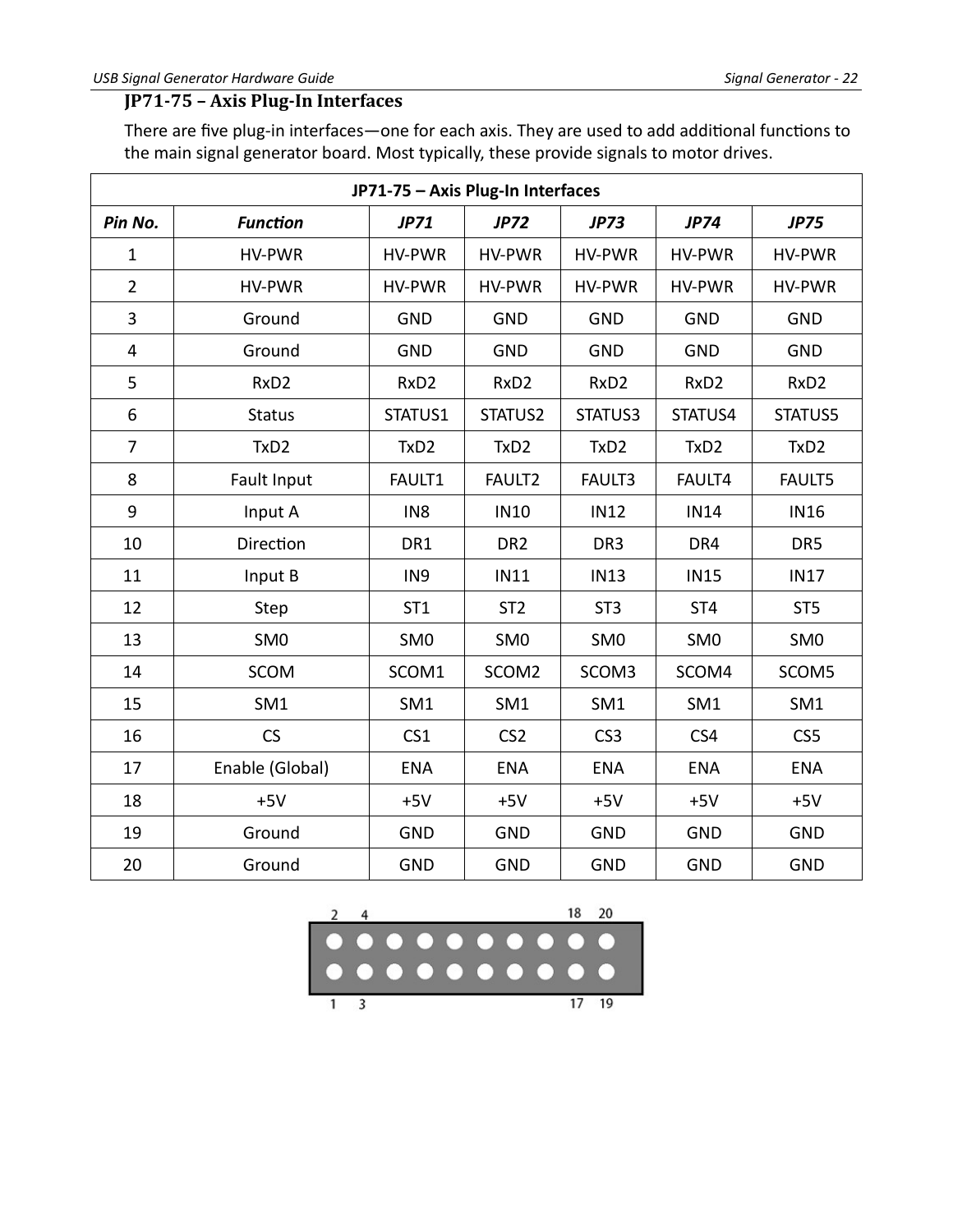#### <span id="page-25-2"></span>**JP80 – Rear Panel Power**

Connect the main power here. It can be 8.5V – 16V DC.

#### <span id="page-25-1"></span>**JP81 – Rear Panel Fuse**

This is for an optional power fuse. The unit is shipped with a shunt instead of a fuse. If you replace the shunt with a fuse, it should be rated to 1A slow-blow or time-delay.

#### <span id="page-25-0"></span>**JP82 – Front Panel Switch**

If the power supplied to JP80 is not switched, you can connect the main power switch here.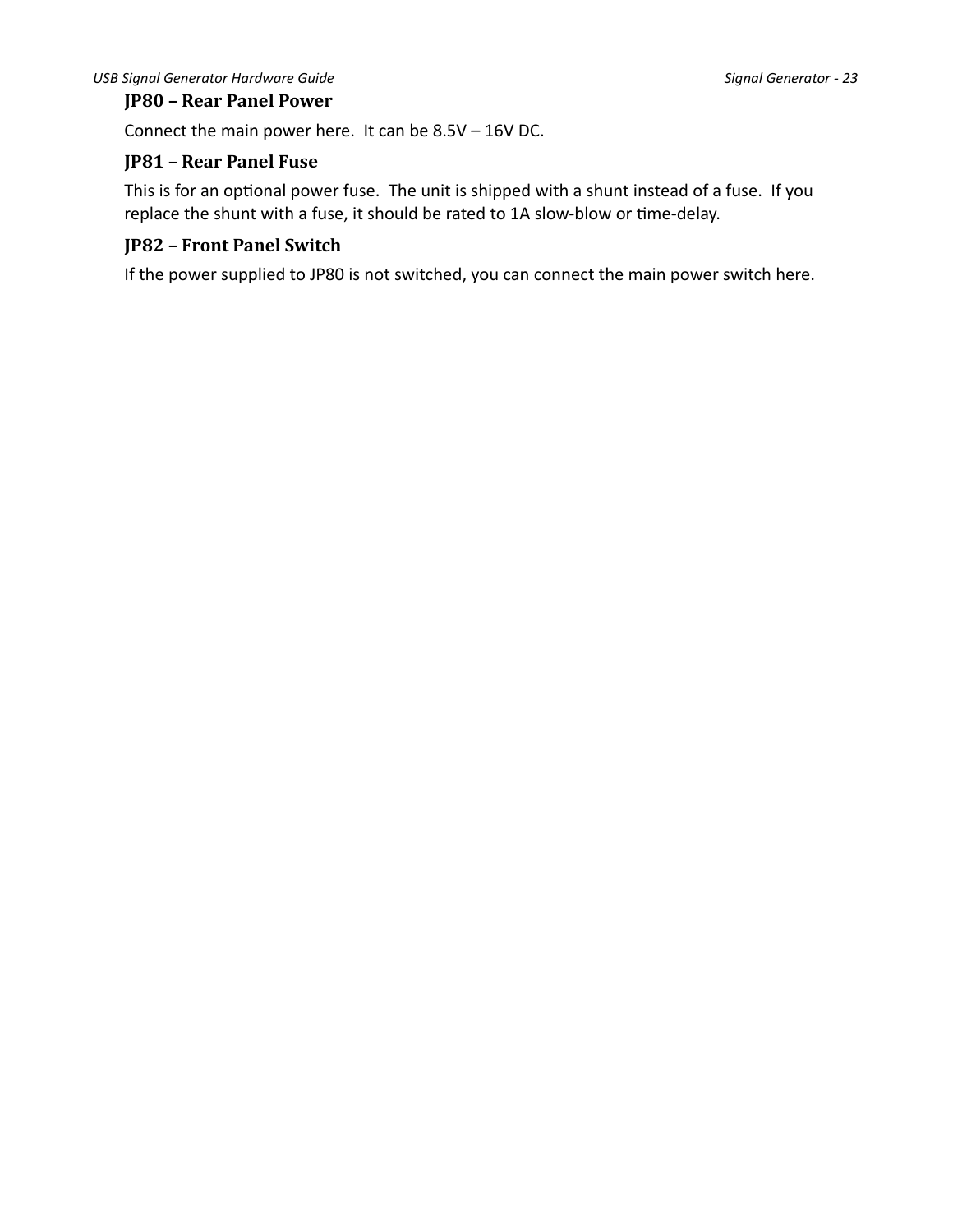## <span id="page-26-2"></span>**Wiring Appendix**

### <span id="page-26-1"></span>*Example Wiring*

#### <span id="page-26-0"></span>**Typical Output Line Circuit**

The schematic below shows a typical connection of one solid state relay controlled by output line 1 of the Signal Generator. A typical load could be a spindle, a vacuum, a laser, etc. In this example, the solid-state relay used is a Continental Industries model S505-0SJ610-000.

Each of the output signals has a 22-ohm resistor in series with their outputs. This is to reduce any "ringing" at the transient switching points. Ground and 5V are provided on this connector for your convenience. Our Spindle On/Off Relay Box is wired as shown in the below schematic.

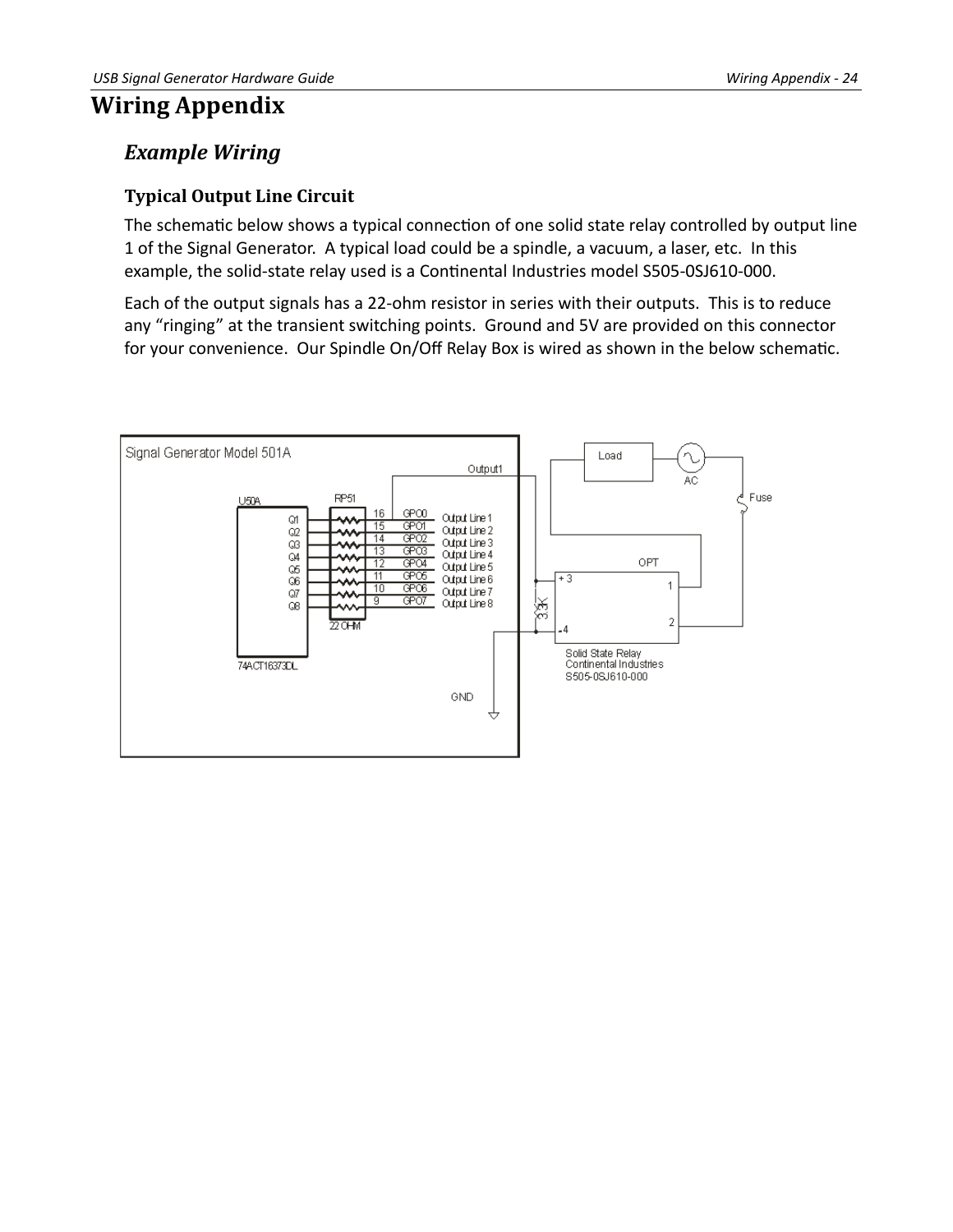#### <span id="page-27-0"></span>**Typical Input Line Circuit – Internal Power**

 The following schematics show a typical connection of five normally closed switches. These switches are connected between input lines 1-5 and ground. Lines 6-8 are connected directly to ground with jumper wires. All external connections shown are made through the Input connector on the back of the Signal Generator. This resistor pack (RP 41) is socketed so that you can change the value if needed for your application.

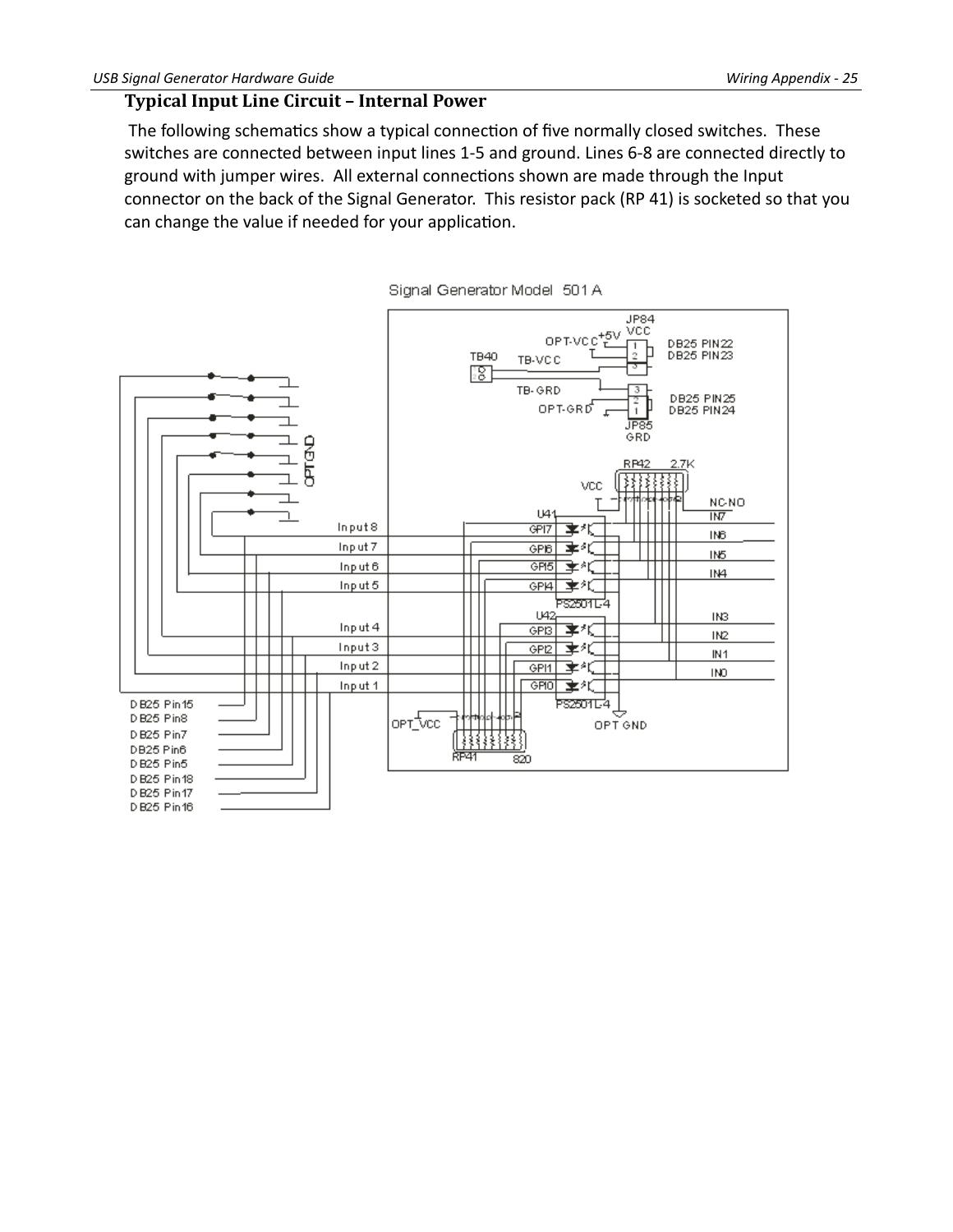#### <span id="page-28-0"></span>**Typical Input Line Circuit – External Power**

The input lines are all optically isolated. In this example, JP84 and JP85 are shorted using the internal power to source the external side of the optical couplers. However, for the best isolation, JP84 and JP85 should be open, and power should be provided through pins 23 and 25 of the DB25 Motor Signal connector. Input lines 1-4 and 5- 8 are internally connected to pins 15- 18 and 5-8 respectively of the DB25 Motor Signal connector.



Signal Generator Model 501 A

Note that the limit switch kit has the same wiring as shown in this example.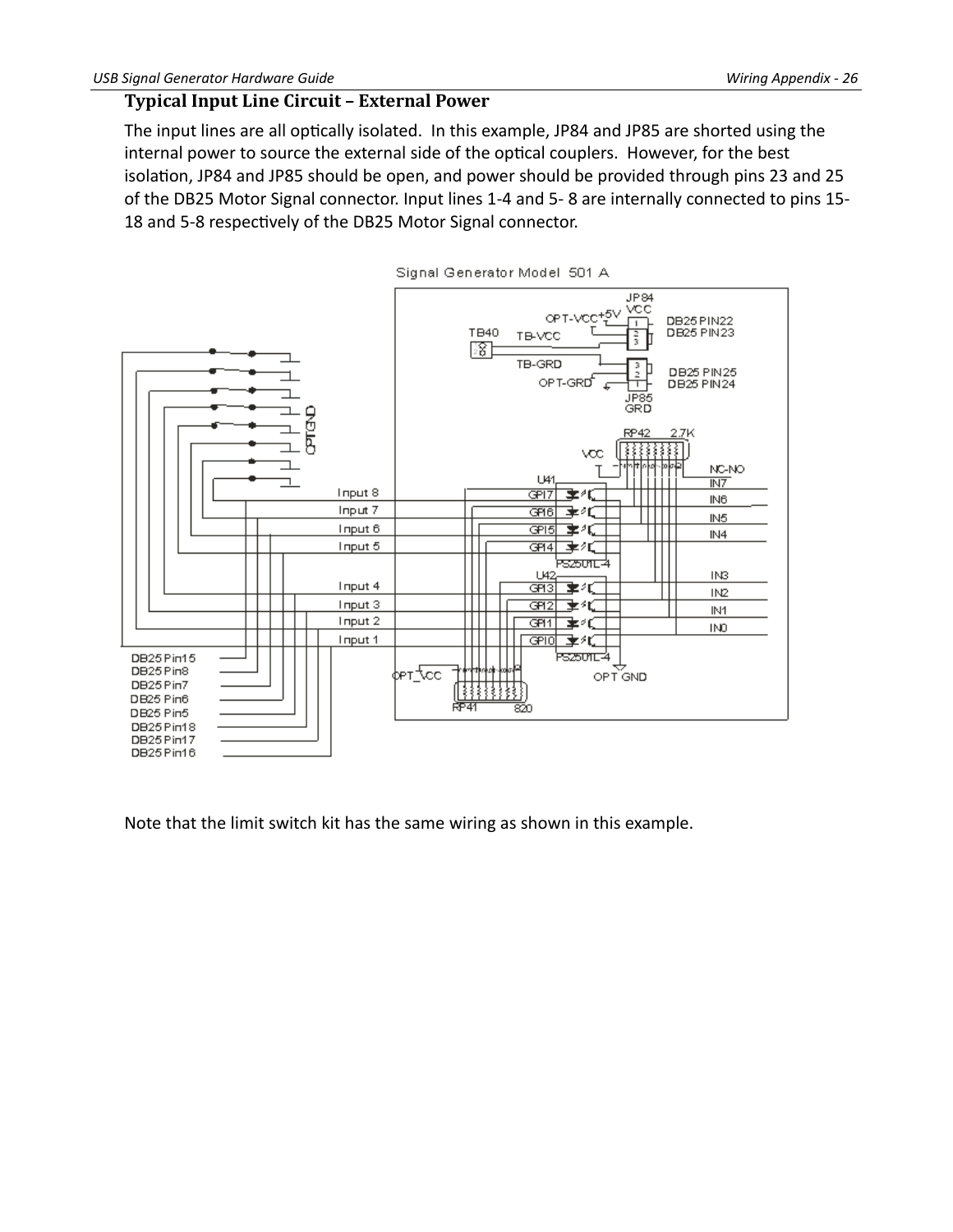#### <span id="page-29-0"></span>**Proximity Sensors**

When connecting a proximity type sensor, connect to the controller using the following diagram.

Please note only NPN type proximity sensors are compatible with the controller. Most sensors require the use of a higher, external voltage supply than the standard 5V to operate. Please see the information on Inputs in the Signal Generator section for more information on wiring OPT VCC.

## **NPN Proximity Sensor**

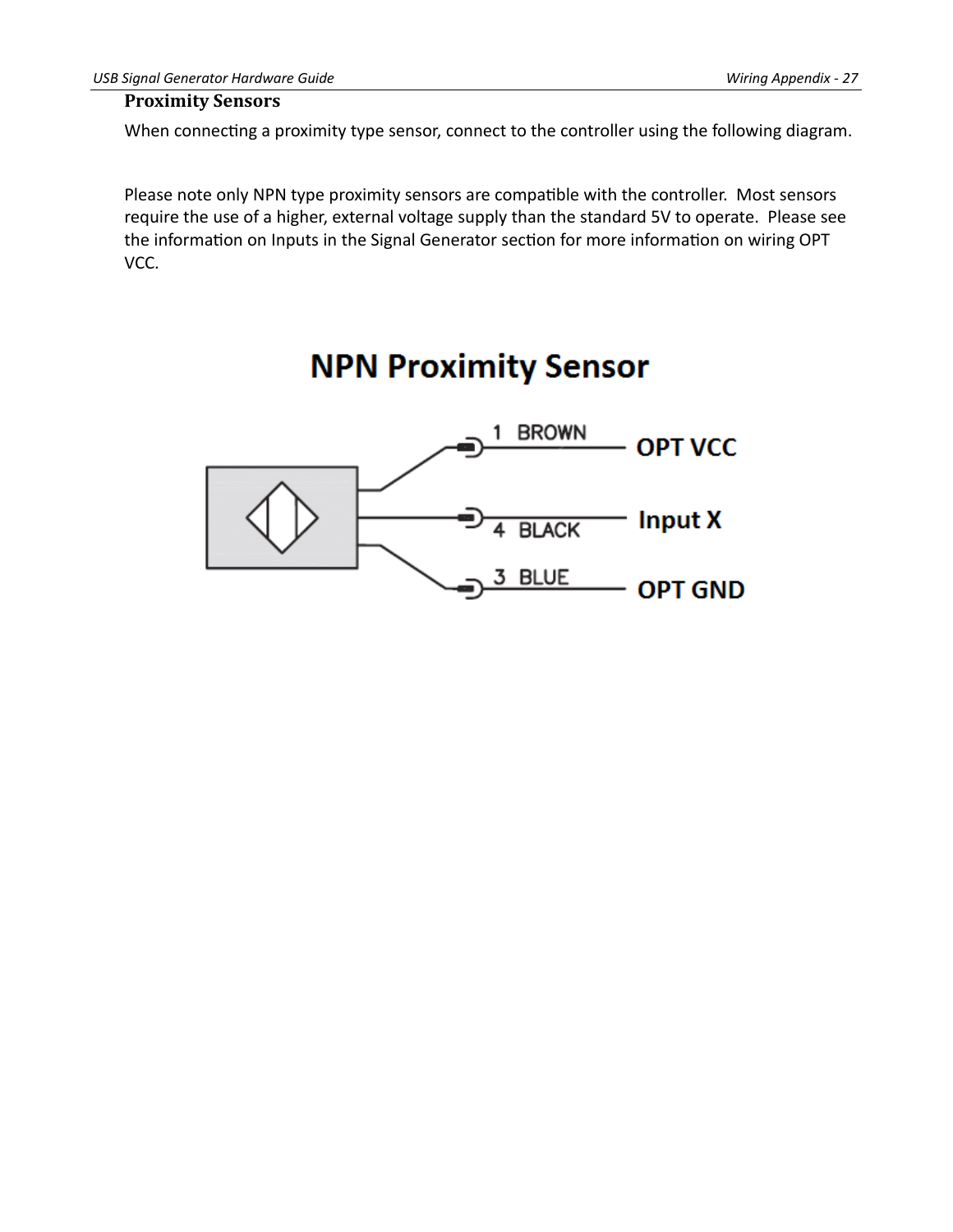## <span id="page-30-0"></span>**Pin Location Index**

## <span id="page-30-1"></span>*Signal Locations*

This table contains every instance of each signal in the system.

|          | <b>Signal Locations</b> |      |                |                  |                |                         |             |             |                      |             |                    |             |                |                                |                       |                               |                               |           |
|----------|-------------------------|------|----------------|------------------|----------------|-------------------------|-------------|-------------|----------------------|-------------|--------------------|-------------|----------------|--------------------------------|-----------------------|-------------------------------|-------------------------------|-----------|
|          |                         |      |                |                  |                | <b>Signal Generator</b> |             |             |                      | Mini<br>I/O | Ultra I/O          |             |                |                                |                       |                               |                               |           |
| Signal   | CON5                    | CON4 | ${\bf CON3}$   | <b>JP30</b>      | <b>JP40</b>    | JP50                    | <b>JP53</b> | <b>JP33</b> | JP71-<br><b>JP75</b> | P103        | <b>CON</b><br>1301 | CON<br>1302 | P1301<br>P1302 | $\mathbf{J}\mathbf{P}$<br>1301 | $\mathbf{JP}$<br>1302 | $\mathbf{J}\mathbf{P}$<br>301 | $\mathbf{J}\mathbf{P}$<br>302 | JP<br>303 |
| Input 1  |                         | 9    | 15             | 4                | $\overline{2}$ |                         |             |             |                      |             |                    |             |                |                                |                       |                               |                               | 49        |
| Input 2  |                         | 10   | 16             | 6                | $\mathbf 1$    |                         |             |             |                      |             |                    |             |                |                                |                       |                               |                               | 48        |
| Input 3  |                         | 11   | 17             | 8                | 4              |                         |             |             |                      |             |                    |             |                |                                |                       |                               |                               | 47        |
| Input 4  |                         | 12   | 18             | 10               | 3              |                         |             |             |                      |             |                    |             |                |                                |                       |                               |                               | 46        |
| Input 5  |                         | 13   | 5              | 12               | 6              |                         |             |             |                      |             |                    |             |                |                                |                       |                               |                               | 45        |
| Input 6  |                         | 14   | 6              | 14               | 5              |                         |             |             |                      |             |                    |             |                |                                |                       |                               |                               | 44        |
| Input 7  |                         | 15   | $\overline{7}$ | 16               | 8              |                         |             |             |                      |             |                    |             |                |                                |                       |                               |                               | 43        |
| Input 8  |                         | 16   | 8              | 18               | $\overline{7}$ |                         |             |             |                      |             |                    |             |                |                                |                       |                               |                               | 42        |
| Input 9  |                         |      |                | 22               |                |                         |             |             | JP71.9               |             |                    |             |                |                                |                       | 47                            |                               |           |
| Input 10 |                         |      |                | 24               |                |                         |             |             | JP71.11              |             |                    |             |                |                                |                       | 46                            |                               |           |
| Input 11 |                         |      |                | 26               |                |                         |             |             | JP72.9               |             |                    |             |                |                                |                       | 45                            |                               |           |
| Input 12 |                         |      |                | 28               |                |                         |             |             | JP72.11              |             |                    |             |                |                                |                       | 44                            |                               |           |
| Input 13 |                         |      |                | 30               |                |                         |             |             | JP73.9               |             |                    |             |                |                                |                       | 43                            |                               |           |
| Input 14 |                         |      |                | 32               |                |                         |             |             | JP73.11              |             |                    |             |                |                                |                       | 42                            |                               |           |
| Input 15 |                         |      |                | 34               |                |                         |             |             | JP74.9               |             |                    |             |                |                                |                       | 41                            |                               |           |
| Input 16 |                         |      |                | 36               |                |                         |             |             | JP74.11              |             |                    |             |                |                                |                       | 40                            |                               |           |
| Input 17 |                         |      |                | 35               |                |                         |             |             | JP75.9               |             |                    |             |                |                                |                       |                               |                               | 41        |
| Input 18 |                         |      |                | 33               |                |                         |             |             | JP75.11              |             |                    |             |                |                                |                       |                               |                               | 40        |
| Input 19 |                         |      |                | 31               |                |                         |             |             |                      | 10          |                    |             | P1.10          |                                |                       |                               |                               | 39        |
| Input 20 |                         |      |                | 29               |                |                         |             |             |                      | 12          |                    |             | P1.12          |                                |                       |                               |                               | 38        |
| Input 21 |                         |      |                | 27               |                |                         |             |             |                      |             |                    |             | P2.10          |                                |                       |                               | 49                            |           |
| Input 22 |                         |      |                | 25               |                |                         |             |             |                      |             |                    |             | P2.12          |                                |                       |                               | 48                            |           |
| Input 23 |                         |      |                | 23               |                |                         |             |             |                      |             |                    |             |                |                                |                       |                               | 47                            |           |
| Input 24 |                         |      |                | 21               |                |                         |             |             |                      |             |                    |             |                |                                |                       |                               | 46                            |           |
| Input 25 |                         |      |                | $17\,$           |                |                         |             |             |                      |             |                    | 9           |                | $\overline{2}$                 |                       |                               | 45                            |           |
| Input 26 |                         |      |                | 15               |                |                         |             |             |                      |             |                    | $10\,$      |                | $\mathbf 1$                    |                       |                               | 44                            |           |
| Input 27 |                         |      |                | $13\,$           |                |                         |             |             |                      |             |                    | 11          |                | $\overline{\mathbf{4}}$        |                       |                               | 43                            |           |
| Input 28 |                         |      |                | 11               |                |                         |             |             |                      |             |                    | 12          |                | $\overline{3}$                 |                       |                               | 42                            |           |
| Input 29 |                         |      |                | $\boldsymbol{9}$ |                |                         |             |             |                      |             |                    | 13          |                | 6                              |                       |                               | 41                            |           |
| Input 30 |                         |      |                | $\overline{7}$   |                |                         |             |             |                      |             |                    | 14          |                | 5                              |                       |                               | 40                            |           |
| Input 31 |                         |      |                | 5                |                |                         |             |             |                      |             |                    | 15          |                | 8                              |                       |                               | 39                            |           |
| Input 32 |                         |      |                | $\mathbf{3}$     |                |                         |             |             |                      |             |                    | $16\,$      |                | $\overline{7}$                 |                       |                               | 38                            |           |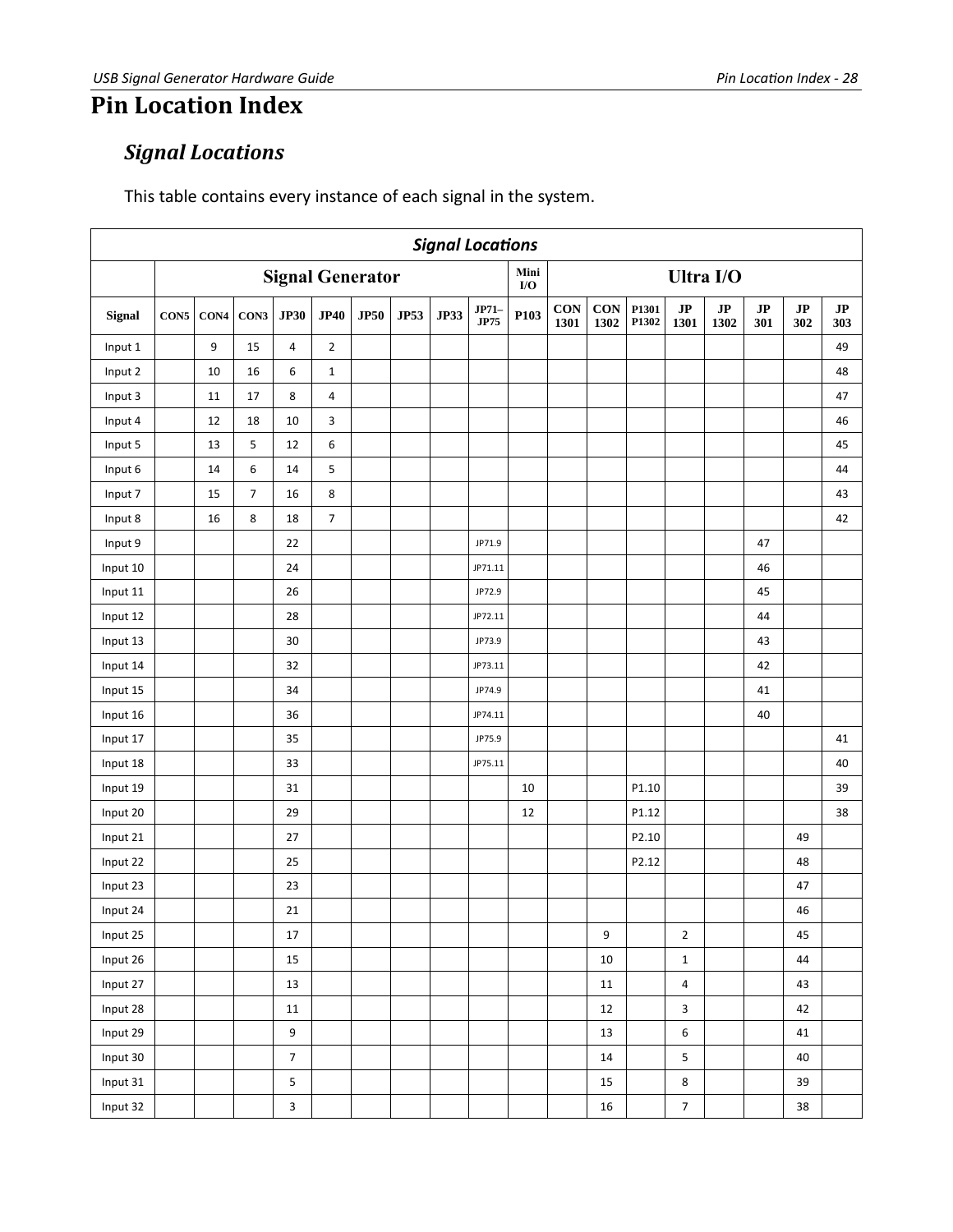|                                 | <b>Signal Locations</b> |      |                |             |                         |                |             |             |                 |                  |             |             |                         |                                |                                |                               |           |                               |
|---------------------------------|-------------------------|------|----------------|-------------|-------------------------|----------------|-------------|-------------|-----------------|------------------|-------------|-------------|-------------------------|--------------------------------|--------------------------------|-------------------------------|-----------|-------------------------------|
|                                 |                         |      |                |             | <b>Signal Generator</b> |                |             |             |                 | Mini<br>I/O      |             |             |                         |                                | Ultra I/O                      |                               |           |                               |
| Signal                          | CON5                    | CON4 | CON3           | <b>JP30</b> | JP40                    | <b>JP50</b>    | <b>JP53</b> | <b>JP33</b> | $JP71-$<br>JP75 | P <sub>103</sub> | CON<br>1301 | CON<br>1302 | P1301<br>P1302          | $\mathbf{J}\mathbf{P}$<br>1301 | $\mathbf{J}\mathbf{P}$<br>1302 | $\mathbf{J}\mathbf{P}$<br>301 | JP<br>302 | $\mathbf{J}\mathbf{P}$<br>303 |
| Output 1                        | $\mathbf 1$             |      | $\mathbf{1}$   |             |                         | $\mathbf 2$    | 4           |             |                 | 6&15             |             |             | P1.6&15                 |                                |                                |                               |           | 37                            |
| Output 2                        | 6                       |      | $\overline{2}$ |             |                         | $\mathbf 1$    | 3           |             |                 | 7&16             |             |             | P1.7&16                 |                                |                                |                               |           | 36                            |
| Output 3                        | $\mathbf 2$             |      |                |             |                         | 4              |             |             |                 |                  |             |             | P2.6&15                 |                                |                                |                               |           | 35                            |
| Output 4                        | $\overline{7}$          |      |                |             |                         | 3              |             |             |                 |                  |             |             | P2.7&16                 |                                |                                |                               |           | 34                            |
| Output 5                        | $\mathbf{3}$            |      |                |             |                         | 6              |             |             |                 |                  |             |             |                         |                                |                                |                               |           | 33                            |
| Output 6                        | $\bf 8$                 |      |                |             |                         | 5              |             |             |                 |                  |             |             |                         |                                |                                |                               |           | 32                            |
| Output 7                        | $\pmb{4}$               |      |                |             |                         | $\bf 8$        |             |             |                 |                  |             |             |                         |                                |                                |                               |           | 31                            |
| Output 8                        | 9                       |      |                |             |                         | $\overline{7}$ |             |             |                 |                  |             |             |                         |                                |                                |                               |           | 30                            |
| Output 9                        |                         |      |                |             |                         |                |             |             |                 |                  |             |             |                         |                                |                                | 39                            |           |                               |
| Output 10                       |                         |      |                |             |                         |                |             |             |                 |                  |             |             |                         |                                |                                | 38                            |           |                               |
| Output 11                       |                         |      |                |             |                         |                |             |             |                 |                  |             |             |                         |                                |                                | 37                            |           |                               |
| Output 12                       |                         |      |                |             |                         |                |             |             |                 |                  |             |             |                         |                                |                                | 36                            |           |                               |
| Output 13                       |                         |      |                |             |                         |                |             |             |                 |                  |             |             |                         |                                |                                | 35                            |           |                               |
| Output 14                       |                         |      |                |             |                         |                |             |             |                 |                  |             |             |                         |                                |                                | 34                            |           |                               |
| Output 15                       |                         |      |                |             |                         |                |             |             |                 |                  |             |             |                         |                                |                                | 33                            |           |                               |
| Output 16                       |                         |      |                |             |                         |                |             |             |                 |                  |             |             |                         |                                |                                | 32                            |           |                               |
| Output 17                       |                         |      |                |             |                         |                |             |             |                 |                  |             |             |                         |                                |                                |                               |           | 29                            |
| Output 18                       |                         |      |                |             |                         |                |             |             |                 |                  |             |             |                         |                                |                                |                               |           | 28                            |
| Output 19                       |                         |      |                |             |                         |                |             |             |                 |                  |             |             |                         |                                |                                |                               |           | 27                            |
| Output 20                       |                         |      |                |             |                         |                |             |             |                 |                  |             |             |                         |                                |                                |                               |           | 26                            |
| Output 21                       |                         |      |                |             |                         |                |             |             |                 |                  |             |             |                         |                                |                                |                               | 37        |                               |
| Output 22                       |                         |      |                |             |                         |                |             |             |                 |                  |             |             |                         |                                |                                |                               | 36        |                               |
| Output 23                       |                         |      |                |             |                         |                |             |             |                 |                  |             |             |                         |                                |                                |                               | 35        |                               |
| Output 24                       |                         |      |                |             |                         |                |             |             |                 |                  |             |             |                         |                                |                                |                               | 34        |                               |
| Output 25                       |                         |      |                |             |                         |                |             |             |                 |                  |             |             | $\mathbf 1$             |                                | $\overline{\mathbf{c}}$        |                               | 33        |                               |
| Output 26                       |                         |      |                |             |                         |                |             |             |                 |                  |             |             | $\overline{2}$          |                                | $\mathbf{1}$                   |                               | 32        |                               |
| Output 27                       |                         |      |                |             |                         |                |             |             |                 |                  |             |             | $\mathbf{3}$            |                                | $\pmb{4}$                      |                               | 31        |                               |
| Output 28                       |                         |      |                |             |                         |                |             |             |                 |                  |             |             | $\overline{\mathbf{4}}$ |                                | $\mathbf{3}$                   |                               | 30        |                               |
| Output 29                       |                         |      |                |             |                         |                |             |             |                 |                  |             |             | 5                       |                                | $\sf 6$                        |                               | 29        |                               |
| Output 30                       |                         |      |                |             |                         |                |             |             |                 |                  |             |             | 6                       |                                | $\overline{\mathbf{5}}$        |                               | 28        |                               |
| Output 31                       |                         |      |                |             |                         |                |             |             |                 |                  |             |             | $\overline{7}$          |                                | $\bf 8$                        |                               | 27        |                               |
| Output 32                       |                         |      |                |             |                         |                |             |             |                 |                  |             |             | $\bf 8$                 |                                | $\overline{7}$                 |                               | 26        |                               |
| Analog Input 1                  |                         |      |                |             |                         |                |             |             |                 | 18               |             |             |                         | P1.18                          |                                | $30\,$                        |           |                               |
| Analog Input 2                  |                         |      |                |             |                         |                |             |             |                 |                  |             |             |                         | P2.18                          |                                | 29                            |           |                               |
| Analog Output<br>$\,$ 1 $\,$    |                         |      |                |             |                         |                |             |             |                 | 17               |             |             |                         | P1.17                          |                                | 27                            |           |                               |
| Analog Output<br>$\overline{2}$ |                         |      |                |             |                         |                |             |             |                 |                  |             |             |                         | P2.17                          |                                | 26                            |           |                               |
| PWM Output 1                    |                         |      |                |             |                         |                |             |             |                 | 14               |             |             |                         | P1.14                          |                                | $\mathbf{1}$                  |           |                               |
| PWM Output 2                    |                         |      |                |             |                         |                |             |             |                 |                  |             |             |                         | P2.14                          |                                | $\boldsymbol{7}$              |           |                               |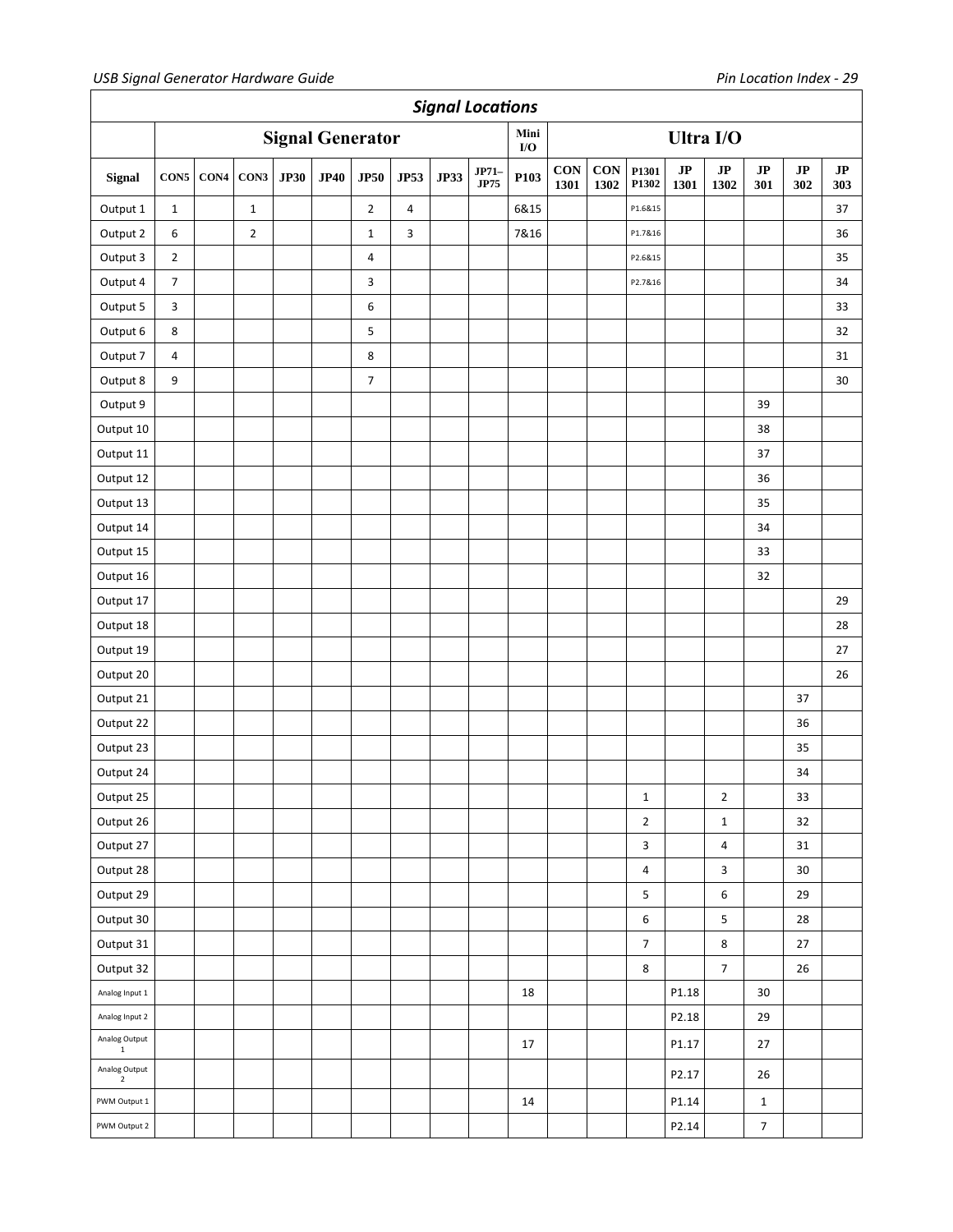#### *USB Signal Generator Hardware Guide Pin Location Index - 30*

|                  | <b>Signal Locations</b> |      |      |             |                         |             |             |                |                      |             |                    |                    |                |            |            |           |           |           |
|------------------|-------------------------|------|------|-------------|-------------------------|-------------|-------------|----------------|----------------------|-------------|--------------------|--------------------|----------------|------------|------------|-----------|-----------|-----------|
|                  |                         |      |      |             | <b>Signal Generator</b> |             |             |                |                      | Mini<br>I/O | Ultra I/O          |                    |                |            |            |           |           |           |
| <b>Signal</b>    | CON5                    | CON4 | CON3 | <b>JP30</b> | <b>JP40</b>             | <b>JP50</b> | <b>JP53</b> | <b>JP33</b>    | JP71-<br><b>JP75</b> | P103        | <b>CON</b><br>1301 | <b>CON</b><br>1302 | P1301<br>P1302 | JP<br>1301 | JP<br>1302 | JP<br>301 | JP<br>302 | JP<br>303 |
| Step Axis 1      |                         |      | 13   |             |                         |             |             | 9              | JP71.12              |             |                    |                    |                |            |            |           |           |           |
| Step Axis 2      |                         |      | 12   |             |                         |             |             | $\overline{7}$ | JP72.12              |             |                    |                    |                |            |            |           |           |           |
| Step Axis 3      |                         |      | 11   |             |                         |             |             | 5              | JP73.12              |             |                    |                    |                |            |            |           |           |           |
| Step Axis 4      |                         |      | 10   |             |                         |             |             | 3              | JP74.12              |             |                    |                    |                |            |            |           |           |           |
| Step Axis 5      |                         |      | 3    |             |                         |             |             | $\mathbf{1}$   | JP75.12              |             |                    |                    |                |            |            |           |           |           |
| Direction Axis 1 |                         |      | 9    |             |                         |             |             | 12             | JP71.10              |             |                    |                    |                |            |            |           |           |           |
| Direction Axis 2 |                         |      | 21   |             |                         |             |             | 10             | JP72.10              |             |                    |                    |                |            |            |           |           |           |
| Direction Axis 3 |                         |      | 20   |             |                         |             |             | 8              | JP73.10              |             |                    |                    |                |            |            |           |           |           |
| Direction Axis 4 |                         |      | 19   |             |                         |             |             | 6              | JP74.10              |             |                    |                    |                |            |            |           |           |           |
| Direction Axis 5 |                         |      | 4    |             |                         |             |             | 4              | JP75.10              |             |                    |                    |                |            |            |           |           |           |
| Enable           |                         |      | 14   |             |                         |             |             | 2              | 17                   |             |                    |                    |                |            |            |           |           |           |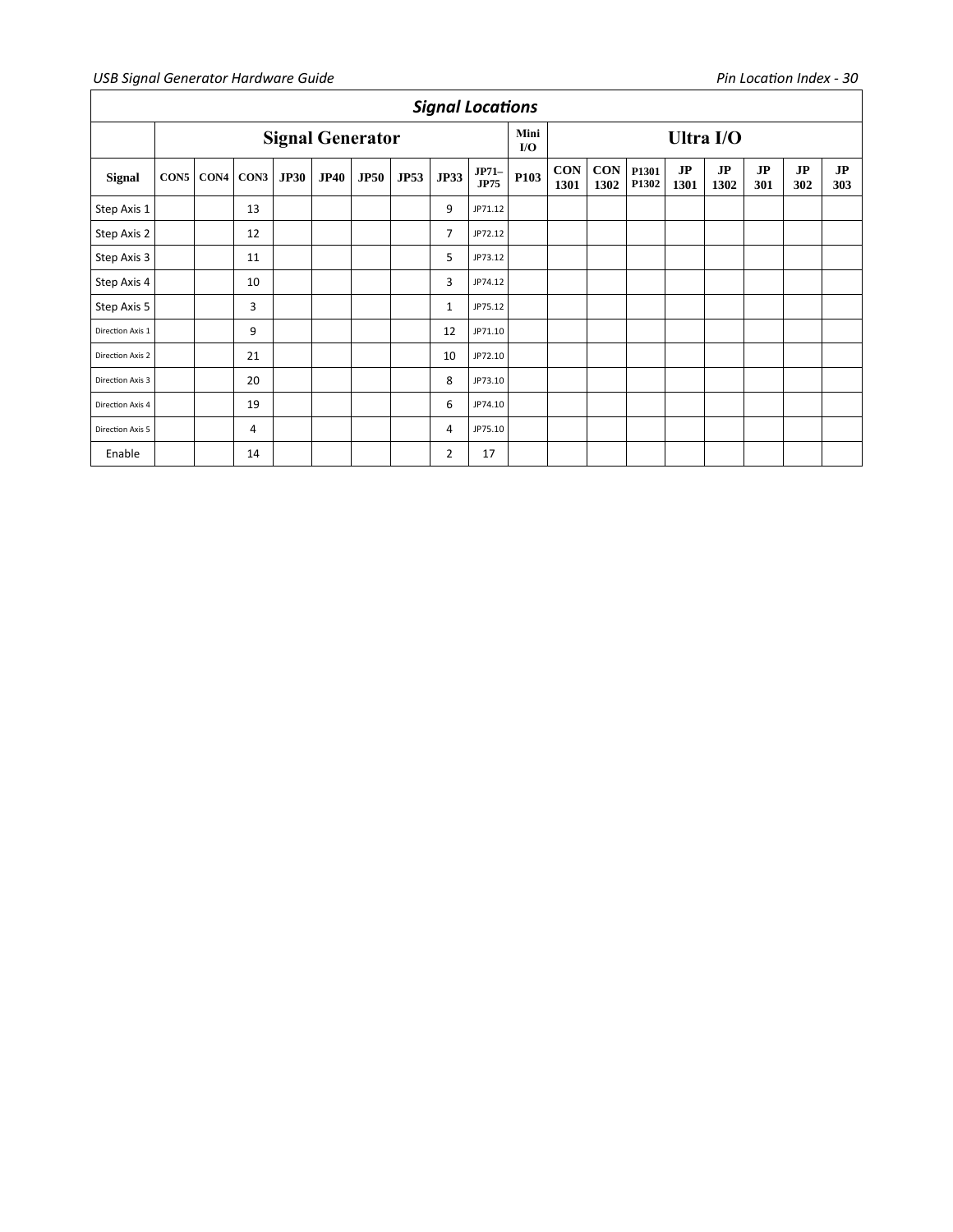## <span id="page-33-2"></span>*Voltage/GND Locations*

#### <span id="page-33-1"></span>**+5VDC**

- Signal Generator
	- CON5.5
	- CON3.22
	- JP50.9
	- JP53.1
	- JP33.11
	- JP71-75.20
- Mini I/O
	- P103.13
- Ultra I/O
	- CON1302.9
	- P1301.13
	- P1302.13
	- JP1302.10

#### <span id="page-33-0"></span>**GND**

- Signal Generator
	- CON5.10
	- CON3.24
	- JP30.19, 20, 39, 40
	- JP50.9
	- JP53.6
	- JP33.11
	- JP71-75.20
- Mini I/O
	- P103.4, 5, 8, 9
- Ultra I/O
	- CON1302.10
	- P1301.4, 5
	- P1302.1, 3, 4, 5
	- JP301.1, 2, 3, 4, 5, 6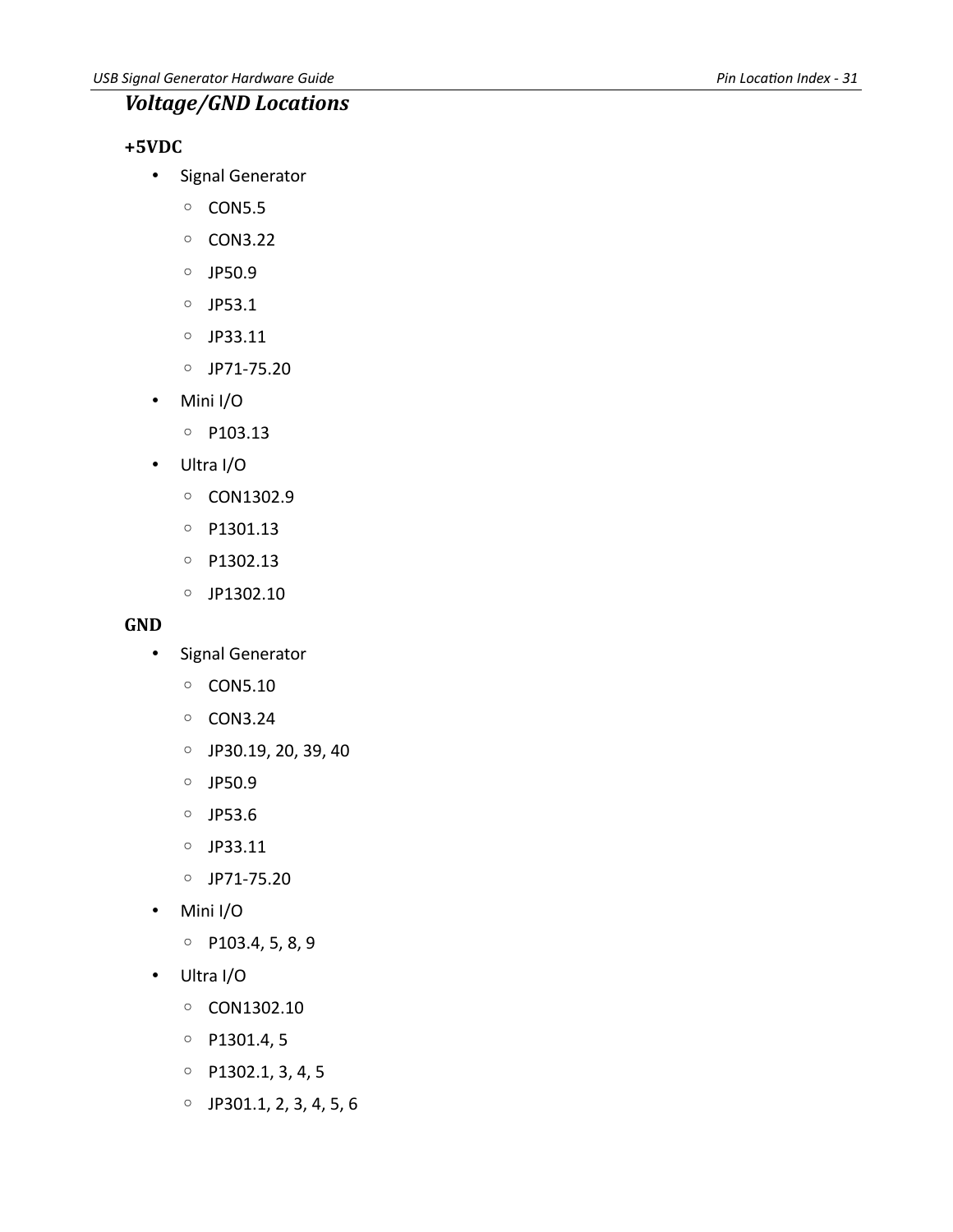#### <span id="page-34-3"></span>**OPT-VCC**

• Signal Generator

◦ CON3.23

- Ultra I/O
	- JP301.24, 48
	- JP302.25, 50
	- JP303.25, 50

#### <span id="page-34-2"></span>**OPT-GND**

- Signal Generator
	- CON4.1, 2, 3, 4, 5, 6, 7, 8
	- CON3.25
	- JP40.9, 10
- Ultra I/O
	- CON1301.1, 2, 3, 4, 5, 6, 7, 8
	- JP301.16, 17, 18, 19, 20, 21, 22, 23, 24
	- JP302.13, 14, 15, 16, 17, 18, 19, 20, 21, 22, 23, 24
	- JP303.13, 14, 15, 16, 17, 18, 19, 20, 21, 22, 23, 24
	- JP1301.9, 10

#### <span id="page-34-1"></span>**Analog GND**

- Ultra I/O
	- P1301.8, 9
	- P1302.8, 9
	- JP301.25, 28, 31

#### <span id="page-34-0"></span>**5-24VDC Clamp Voltage**

- Signal Generator
	- JP53.2, 5
- Ultra I/O
	- JP301.8, 9, 10, 11, 12, 13, 14, 15, 16, 17, 18, 19, 20, 21, 22, 23, 24
	- JP302.1, 2, 3, 4, 5, 6, 7, 8, 9, 10, 11, 12, 13, 14, 15, 16, 17, 18, 19, 20, 21, 22, 23, 24, 25
	- JP303.1, 2, 3, 4, 5, 6, 7, 8, 9, 10, 11, 12